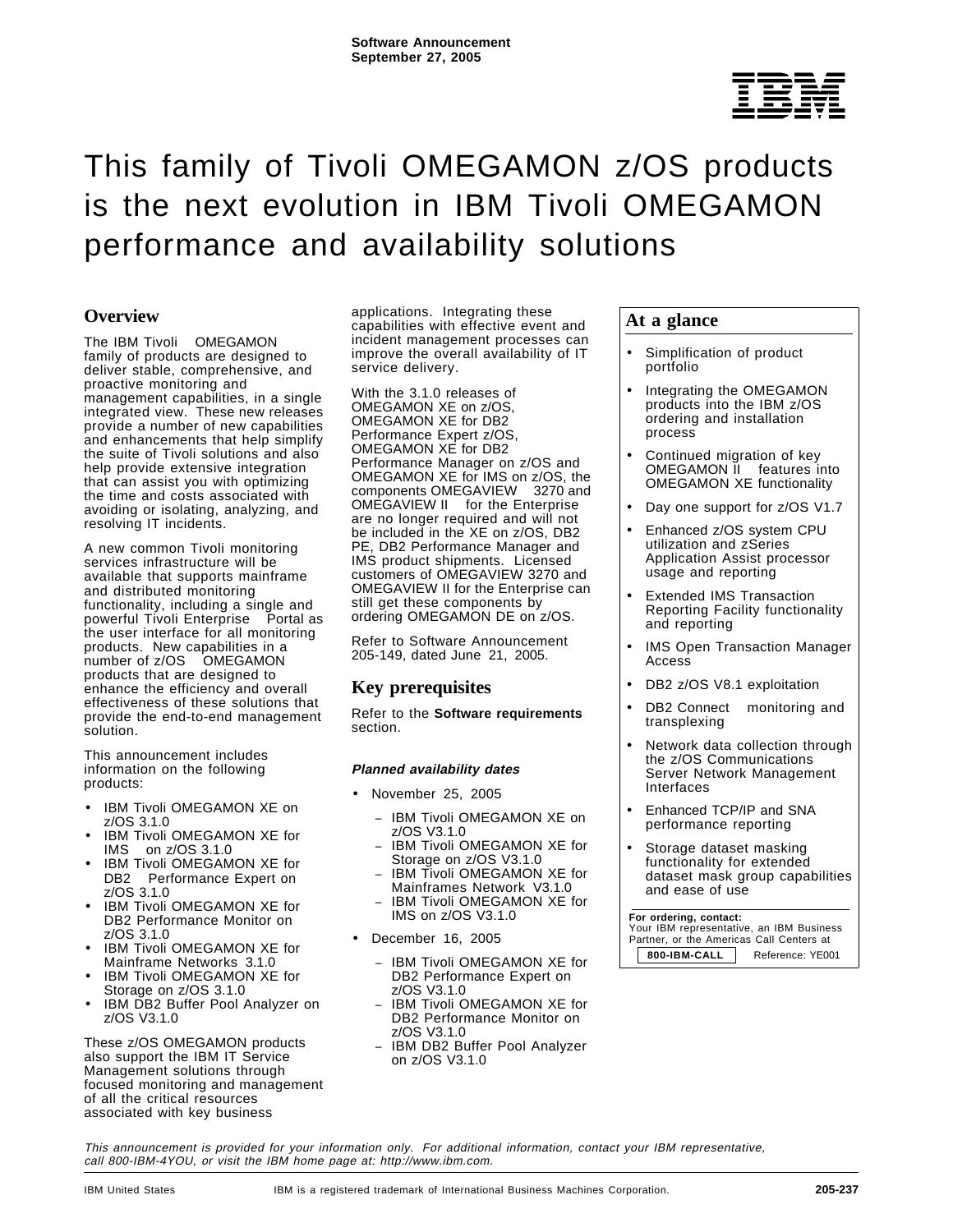#### **Description**

## **IBM Tivoli OMEGAMON XE on z/OS V3.1.0**

IBM Tivoli OMEGAMON XE on z/OS provides comprehensive performance information covering Sysplex level components, such as Workload Manager, Coupling Facility, Cross System Coupling Facility, Global Enqueue, and shared DASD as well as detailed system IBM Tivoli OMEGAMON XE on z/OS V3.1.0 integrates OMEGAMON XE for Sysplex, OMEGAMON XE for OS/390®, and OMEGAMON XE for IBM Cryptographic Coprocessors into a single product. This product will include all the functionality of the three products plus new capabilities.

The new release of IBM Tivoli OMEGAMON XE on z/OS 3.1.0 includes:

- Migration of key features from the previous OMEGAMON II for MVS™ product into the OMEGAMON XE on z/OS product, including detailed CSA usage by address space and Inspect functionality
- Address space-level CPU usage times and percentages
- Enhanced system CPU utilization reporting
- Enhanced zSeries Application Assist Processor (zAAP) processor usage and repo

## **IBM Tivoli OMEGAMON XE for IMS on z/OS V3.1.0**

The IBM Tivoli OMEGAMON XE for IMS on z/OS is a powerful management tool to help you optimize the performance and availability of your vital IMS systems. It provides a single point of control over IMS in parallel Sysplex environments and reports on performance of coupling facility structure statistics, shared queue counts, database lock conflicts, and a number of other key IMS attributes that help you stay ahead of potential delays or outages.

The new IBM Tivoli OMEGAMON XE for IMS 3.1.0 release combines the functions offered by OMEGAMON XE for IMS and OMEGAMON XE for IMSPlex into a single product.

Additional functionality includes:

- Lock table enhancements for additional owner and identification information
- Extended TRF and TRF Extractor functionality and reporting
- OTMA extensions and COLD queue reporting
- Shared Queues extensions
- IMS Connect CPU-time statistics

#### **IBM Tivoli OMEGAMON XE for Storage on z/OS V3.1.0**

IBM Tivoli OMEGAMON XE for Storage on z/OS is the comprehensive monitor for z/OS I/O sub-system<br>performance and storage availability. IBM Tivoli performance and storage availability. OMEGAMON XE for Storage is designed to manage the performance and availability of mainframe attached storage including DASD and tape devices, and the datasets that reside on them. It also features in-depth analysis of two important IBM storage software components: Data Facility Systems Managed Storage, which manages the service levels and priorities of data sets based on user-created storage goals; and Data

Facility Hierarchical Storage Manager, which manages backup of data based on usage patterns.

Additional functionality in the OMEGAMON for Storage on z/OS V3.1.0 release includes exploitation of the new IBM DS6000 and DS8000 storage devices and dataset masking functionality for dataset mask group capabilities and ease of use.

#### **IBM Tivoli OMEGAMON XE for Mainframe Networks V3.1.0**

IBM Tivoli OMEGAMON XE for Mainframe Networks is used to monitor the TCP/IP and SNA resources on a z/OS system. OMEGAMON XE for Mainframe Networks collects network performance data from a z/OS system and presents the information through the Tivoli Enterprise Portal. Alerts are raised within the user interface and/or exported to event receiving products (for example, Tivoli Event Console or NetView<sup>®</sup> for z/OS) when a product- or customer-defined situation evaluates to true.

The IBM Tivoli Monitoring for Network Performance and the IBM Tivoli OMEGAMON XE for Mainframe Networks V3.1.0 products will begin convergence to a single product: IBM Tivoli OMEGAMON XE for Mainframe Networks V3.1.0. The packaging for this new OMEGAMON XE for Mainframe Networks release will contain the Network Performance Monitor V2.7 (NPM) product for those customers that continue to use this SNA product. Functionality in this new release includes:

- Data collection through the z/OS Communications Server Network Management Interfaces (NMI) plus continuation of some data collection through SNMP for more efficient collection
- IP performance data equivalent to the IBM Tivoli Monitoring for Network Performance V2.1 product and a superset of SNA performance data
- Initial integration and interoperability with NetView for zSeries 5.2
- Ability to enable or disable collection of categories of data through product configuration and dynamically through a z/OS MODIFY command

#### **OMEGAMON XE for DB2 Performance Expert on z/OS V3.1.0 and OMEGAMON XE**

**For DB2 Performance Monitor on z/OS V3.1.0:** Two new products representing the convergence of the industry′s leading performance management products for DB2 on z/OS will be available:

- Tivoli OMEGAMON XE for DB2 Performance Expert on z/OS V3.1.0
- Tivoli OMEGAMON XE for DB2 Performance Monitor on z/OS V3.1.0

Both of these products merge the power of IBM Tivoli OMEGAMON XE for DB2 on z/OS with IBM DB2 Performance Expert, and DB2 Performance Monitor.

The Tivoli OMEGAMON XE or DB2 Performance Expert on z/OS includes both the DB2 Performance Monitor on z/OS, the DB2 Buffer Pool Analyzer on z/OS, and additional expert analysis functions.

OMEGAMON brings its world renowned real-time DB2 monitoring into partnership with the performance reporting capability of DB2 Performance Expert and DB2 Performance Monitor. The OMEGAMON product family, which includes OMEGAMON XE and OMEGAMON DE, adds the enterprise-wide integration capabilities to create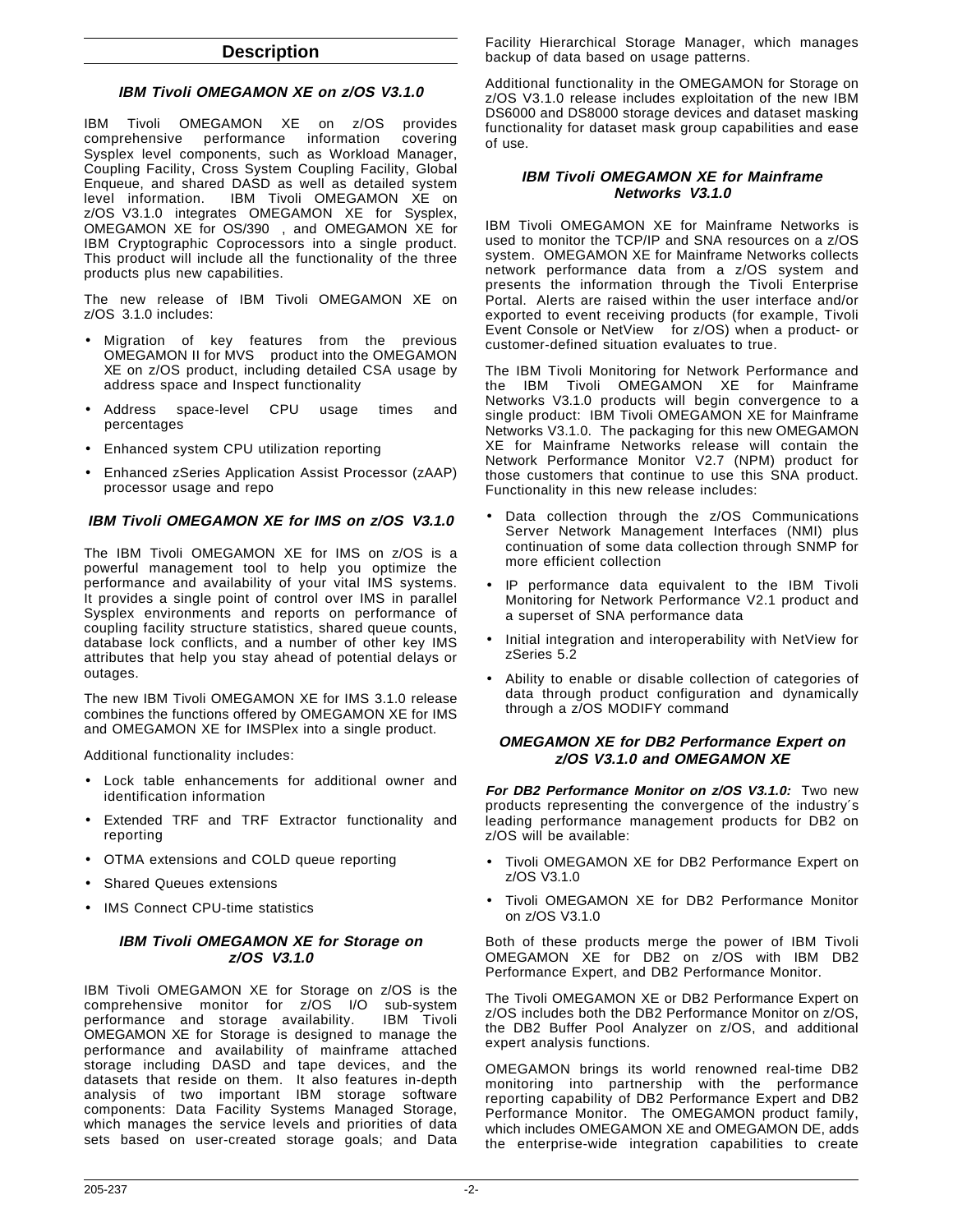unparalleled cross-platform management of mission-critical relational databases.

The first of these products merges the functions offered by OMEGAMON XE for DB2 and DB2 Performance Expert into a single tool. The second product merges the functions offered by OMEGAMON XE for DB2 and DB2 Performance Monitor into another separately available tool offering you the flexibility to choose the option best suited to your requirements. The first release of OMEGAMON XE for DB2 Performance Expert on z/OS (and OMEGAMON XE DB2 Performance Monitor on z/OS) provides for easy migration for both OMEGAMON and DB2 Performance Expert and DB2 Performance Monitor customers by using familiar OMEGAMON and DB2 Performance Expert and DB2 Performance Monitor interfaces while merging the performance data collection logic into a single engine (server). Installation and configuration are implemented by a single configuration tool, the same tool that supports all OMEGAMON configuration, enabling easy integration with the entire IBM Tivoli OMEGAMON systems management portfolio.

In addition, to complete IBM DB2 z/OS V8.1 support, DB2 Connect monitoring is introduced via the OMEGAMON XE Tivoli Enterprise Portal and the 3270 classic interface in the V3.1.0 release of these products. Additional functionality added in this release includes SAP and PeopleSoft support for extended identification fields such as End-user id, Transaction id, and Workstation id. Utilizing the power of OMEGAMON Dashboard Edition, both OMEGAMON XE for DB2 PE and OMEGAMON XE for DB2 Performance Monitor enable end-to-end or Transplex<sup>®</sup> monitoring. This synergy possible to monitoring of a unit-of-work or transaction throughout the managed enterprise for CICS<sup>®</sup> transactions.

Trade-ups are available to:

- Tivoli OMEGAMON XE for DB2 Performance Expert on z/OS, V3 from DB2 Performance Expert on z/OS, V2 (5655-J49) and/or Tivoli OMEGAMON XE for DB2 on z/OS V4 (5655-CXE)
- Tivoli OMEGAMON XE for DB2 Performance Monitor on z/OS, V3 from DB2 Performance Monitor for z/OS, V8 (5655-J50) and/or Tivoli OMEGAMON XE for DB2 on z/OS (5655-CXE)

Refer to the **Ordering information** and **Terms and conditions** sections for details.

#### **DB2 Buffer Pool Analyzer on z/OS V3.1.0**

This new version of DB2 Buffer Pool Analyzer on z/OS V3.1.0 will be available in parallel to the new product Tivoli OMEGAMON XE for DB2 Performance Expert on z/OS V3.1.0 where the same buffer pool analysis functions are integrated and shipped together with the DB2 monitoring and reporting functions.

The DB2 Buffer Pool Analyzer provides the following support and functions:

- Data collection of virtual buffer pool activity via the DB2 IFI interface
- Comprehensive reporting of the buffer pool activity, including:
	- − Ordering by various identifiers (for example, buffer pool, plan, object, primary authorization id)
	- − Sorting by, for example getpage, sequential prefetch, and synchronous read
	- − Filtering capability
- − Loading into DB2 tables
- Simulation of buffer pool usage for:
	- − Varying buffer pool size
	- − Different object placement
- Display of report and simulation results on workstation in form of spreadsheets, graphs, and diagrams

Beside the synchronization with the new Tivoli OMEGAMON XE for DB2 Performance Expert on z/OS, it comes with improvements in the run time of the simulation, in saving of only active object details into DB2 tables, and supporting and saving of partition numbers in the DB2 tables.

#### **Value Unit-based pricing**

Value Unit pricing for eligible zSeries IPLA programs enables a lower cost of incremental growth and enterprise aggregation. Each zSeries IPLA product with Value Unit pricing has a single price per Value Unit and a conversion matrix, called Value Unit Exhibit, for converting from some designated measurement to Value Units. Most commonly Millions of Service Units (MSUs) is the measurement designated by IBM to be converted to Value Units. Some other measurements are engines or messages. Since MSUs are the most common measurement, that measurement will be used for the remainder of this description.

Value Unit pricing offers price benefits for customers. For each zSeries IPLA program with Value Unit pricing, the quantity of that program needed to satisfy applicable IBM terms and conditions is referred to as the "required license capacity." Each of the various Value Unit Exhibits stipulate that the larger your required license capacity, the fewer Value Units per MSU you will need. Value Unit Exhibits are uniquely identified by a three-digit code and referred to using the nomenclature VUExxx, where xxx is the three-digit code.

Subsequent acquisitions of Value Unit priced programs offers additional price benefits for customers. The quantity of each zSeries IPLA program that you have acquired is referred to as "entitled license capacity." If you wish to grow your entitled license capacity for a zSeries IPLA program, the calculation to determine additional needed Value Units is based upon the number of Value Units already acquired.

For each zSeries IPLA program with Value Unit Pricing, you should:

- Determine the required license capacity, in MSUs
- Aggregate the MSUs across the enterprise
- Convert the total MSUs to Value Units, using the applicable Value Unit Exhibit
- Multiply the price per Value Unit by the total number of Value Units to determine the total cost

To simplify conversion from the designated measurement to Value Units or vice-versa, use the Value Unit Converter Tool. For additional information or to obtain a copy of the Value Unit Converter Tool, visit the Value Unit Converter Tool Web site

#### **http://ibm.com/zseries/swprice/vuctool**

Note that Value Units of a given product cannot be exchanged, interchanged, or aggregated with Value Units of another product.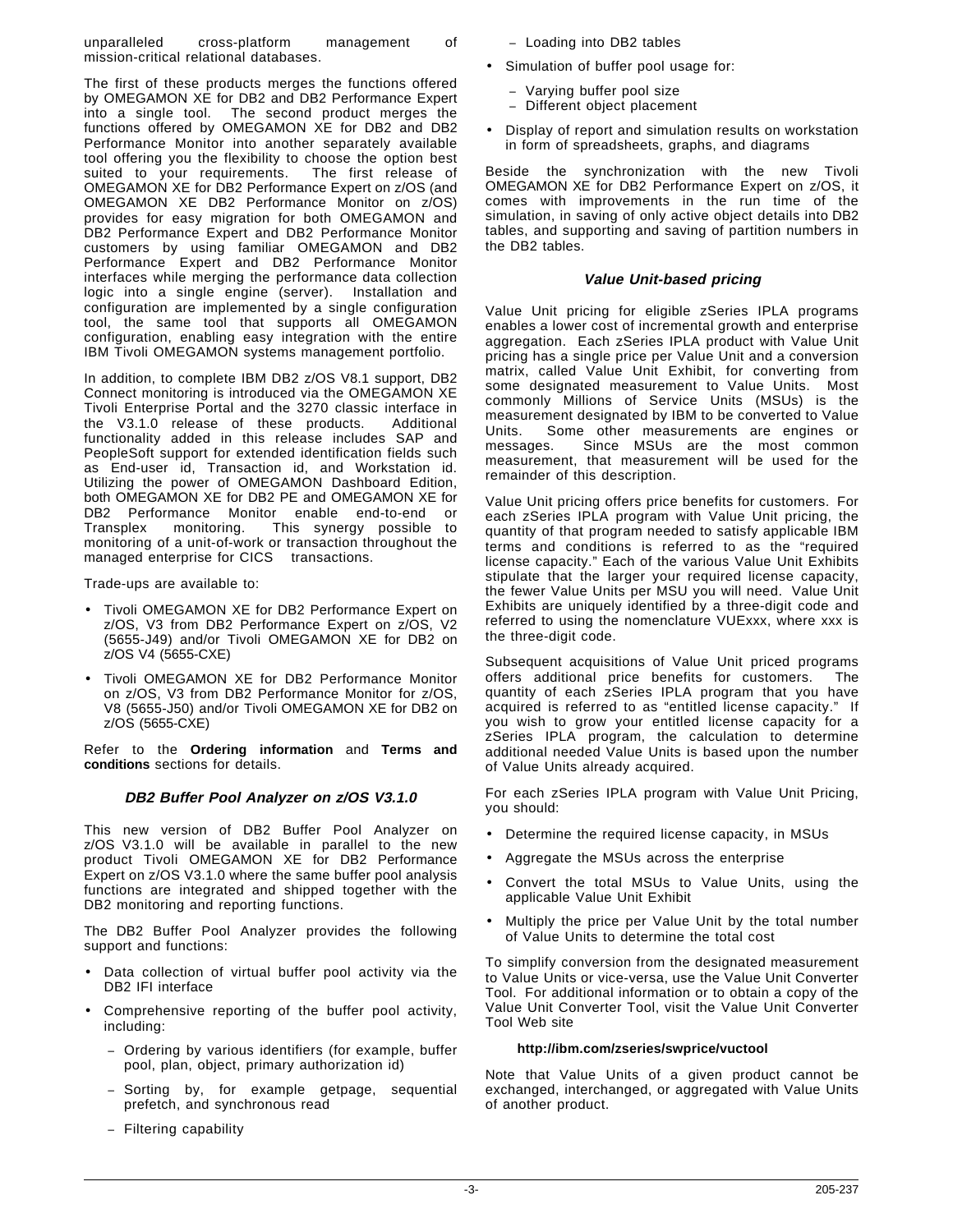To determine the required license capacity for the zSeries IPLA program you selected, refer to the **Terms and conditions** section.

#### **IPLA and Subscription and Support considerations**

IPLA licenses can be transferred from one machine to another within, but not limited to an enterprise. The customer may aggregate the capacity for all the processors the product is operated on to achieve a more economic price. This will result in a single Proof of Entitlement. It is the customer′s responsibility to manage the distribution of Value Units within the limits of the entitlement of the product license.

Subscription and Support must cover the same capacity as the product license entitlement. Subscription and Support will be available in the country in which the agreement is made.

## **Product positioning**

Today′s data centers are confronted with whole new levels of infrastructure complexity, transaction volume, and workload fluctuation. IT infrastructures have become burdened with disparate platforms and application stacks and are piled high with application servers, operating systems, networks, network protocols, and more. The sheer number of disparate IT resources in today′s infrastructures, combined with their nearly endless combinations, makes it exceedingly difficult to track the performance of transactions and applications across a complex enterprise. Effective and efficient end-to-end systems management is required to anticipate, identify, isolate, and resolve an issue before it becomes a problem for customers.

End-to-end performance management requires management solutions from the back-end mainframe systems, through the maze of distributed servers and networks out to the desk tops. IBM Tivoli products provide a market leading family of solutions to manage this infrastructure complexity. The new release of IBM Tivoli Monitoring V6.1, described in a separate announcement, is the foundation for integrating mainframe, distributed systems, and applications as well as the Tivoli Enterprise Console<sup>®</sup> through the Tivoli Enterprise Portal, providing a single user interface and single point of control for enterprise wide performance monitoring and management.

The IBM Tivoli OMEGAMON management products on z/OS, Linux<sup>™</sup> on zSeries, CICS, DB2, IMS, Mainframe Networks, and Storage provide market leading performance and system management functionality. This family of performance management offerings provide market leading capabilities, easy-to-use functionality through a common user interface, personalized workspaces, expert advice, and powerful features such as dynamic integration linking, take action, and policy workflow automation. IBM Tivoli Monitoring V6.0 products extend this end-to-end management coverage to distributed systems, databases, virtual servers, and applications.

All of these end-to-end management capabilities are extended even further with the recent introduction of the WebSphere<sup>®</sup> Studio Application Monitor V3.2 family of products and the IBM Tivoli OMEGAMON XE for WebSphere Business Integration V1.1. These products provide a cross-platform, single-console application management solution for Java<sup>TM</sup> 2 Platform Enterprise Edition (J2EE) applications, WebSphere MQ, WebSphere Business Integration Message Broker, and WebSphere InterChange Server.

Increasingly, businesses expect IT departments to deliver IT services in alignment with their business goals. This has compelled IT to become more on demand in overcoming the challenges of complexity, change, compliance, and costs. Managing IT processes end to end helps companies keep people and IT resources focused on business priorities. The IBM IT Service Management offerings can provide improved IT service delivery through the integration of management products and IT processes.

The z/OS OMEGAMON products contained in this announcement also support the IBM IT Service Management solutions through focused monitoring and management of all the critical resources associated with key business applications. Integrating these capabilities with effective event and incident management processes can improve the overall availability of IT service delivery.

IBM On Demand Automation solutions help provide business operations′ continuity. All of the IBM Tivoli OMEGAMON products support the on demand capabilities by not only identifying and fixing problems when disruptions occur, but also proactively address potential threats before they impact the business. Features, such as the OMEGAMON XE, take action and OMEGAMON DE policy workflow automation directly contribute to the IBM autonomic blueprint. The IBM Tivoli OMEGAMON products are part of the foundation for responding flexibly to internal and external changes, and help streamline business operations while dynamically aligning your IT resources with your business priorities.

#### **Business Partner information**

If you are a Direct Reseller - System Reseller acquiring products from IBM, you may link directly to Business Partner information for this announcement. A PartnerWorld ID and password are required (use IBM ID).

BP Attachment for Announcement Letter 205-237

https://www.ibm.com/partnerworld/ mem/sla.jsp?num=205-237

#### **Trademarks**

Tivoli Enterprise, IMS, and MVS are trademarks of International Business Machines Corporation in the United States or other countries or both.

OMEGAMON, Tivoli, z/OS, DB2, OMEGAVIEW, OMEGAVIEW II, OMEGAMON II, zSeries, DB2 Connect, OS/390, NetView, Transplex, CICS, Tivoli Enterprise Console, and WebSphere are registered trademarks of International Business Machines Corporation in the United States or other countries or both.

Java is a trademark of Sun Microsystems, Inc.

Linux is a trademark of Linus Torvalds in the United States, other countries or both

Other company, product, and service names may be trademarks or service marks of others.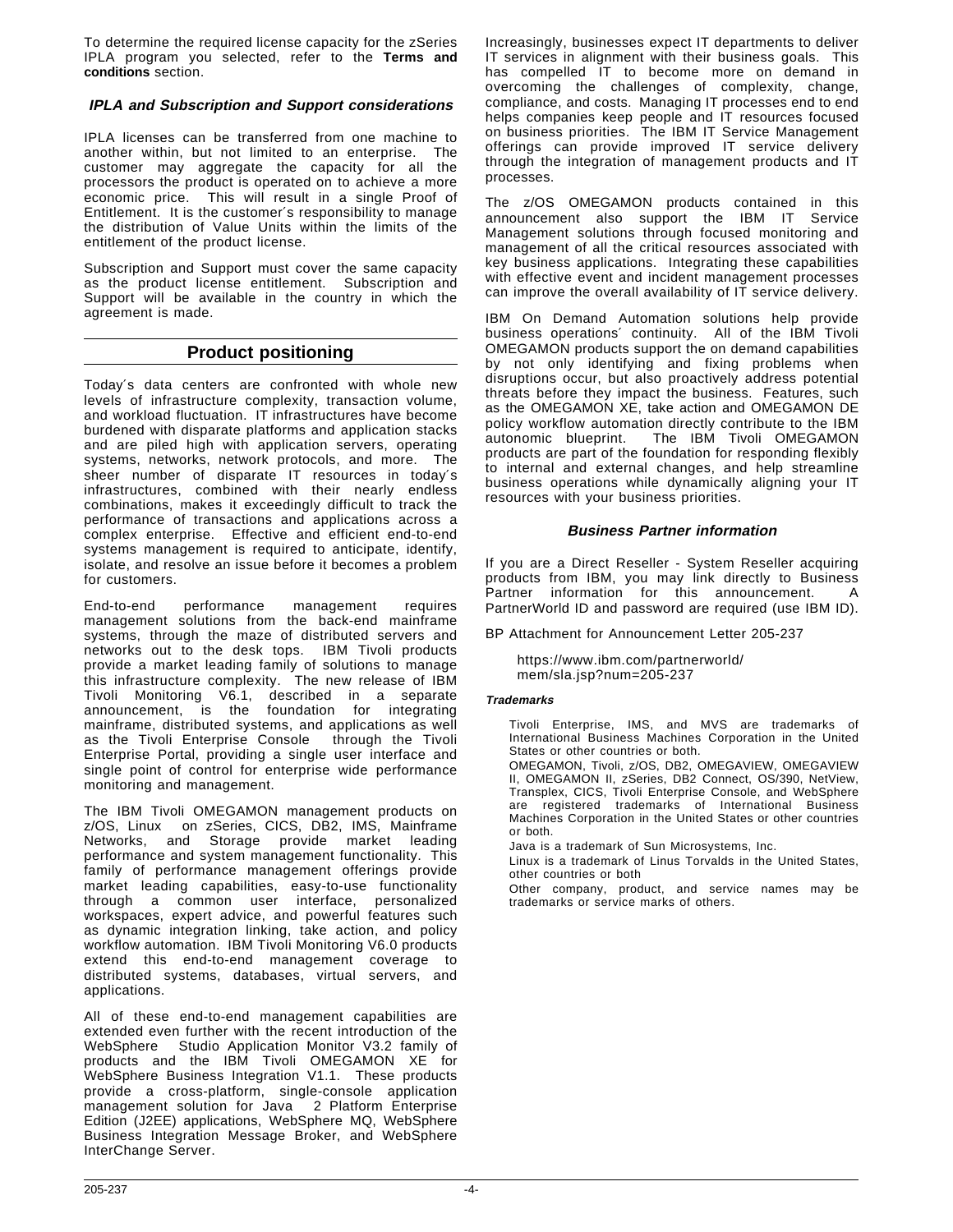

## **IBM US Announcement Supplemental Information**

September 27, 2005

#### **Education support**

Training is available or will be available for IBM Tivoli products. Education is offered through IBM Global Services **—** IT Education Services and through IBM Tivoli Software Authorized Training Providers.

For current information on IBM Tivoli software education, visit the IBM Tivoli software education Web page at

#### **http://www-3.ibm.com/software/tivoli/education**

Current schedule information for IBM Tivoli training is available on the IBM Tivoli software education schedules Web page at

#### **http://www-3.ibm.com/software/tivoli/ education/schedules**

#### **Offering information**

Product information is available via the Offering Information Web site

#### **http://www.ibm.com/common/ssi**

#### **Publications**

The following hardcopy publications will be shipped with the basic machine-readable material for each of the products:

| <b>Title</b>                                                                                          | Form<br>number |
|-------------------------------------------------------------------------------------------------------|----------------|
| Using OMEGAMON <sup>®</sup> Products:<br>CandleNet® Portal                                            | GC32-9182      |
| Administering OMEGAMON Products:<br>CandleNet Portal®                                                 | GC32-9180      |
| Historical Data Collection Guide for<br><b>IBM Tivoli OMEGAMON XE Products</b>                        | GC32-9429      |
| Installing and Setting Up OMEGAMON<br><b>Platform and Candlenet Portal</b><br>on Windows™ and UNIX®   | SC32-1768      |
| Configuring IBM Tivoli Candle <sup>®</sup><br>Management Server on z/OS <sup>®</sup> ,<br>Version 360 | GC32-9414      |
| IBM Tivoli Candle Product Messages,<br>Volume 1                                                       | SC32-9416      |
| IBM Tivoli Candle Product Messages,<br>Volume 2                                                       | SC32-9417      |
| IBM Tivoli Candle Product Messages,<br>Volume 3                                                       | SC32-9418      |
| IBM Tivoli Candle Product Messages,<br>Volume 4                                                       | SC32-9419      |
| IBM Tivoli Candle Product Messages,<br>Volume 5                                                       | SC32-9420      |

The publications listed below can be downloaded from the following Web site after the planned availability date.

#### **http://www-306.ibm.com/software/tivoli/library/**

**Product name:** IBM Tivoli OMEGAMON XE on z/OS V3.1.0

| Title                                                                                                                                  | Form<br>number |
|----------------------------------------------------------------------------------------------------------------------------------------|----------------|
| Getting Started with IBM Tivoli<br>OMEGAMON XE on z/OS V3.1.0                                                                          | SC32-9491      |
| Configuring IBM Tivoli OMEGAMON<br>XE on z/OS V3.1.0                                                                                   | SC32-9364      |
| Using IBM Tivoli OMEGAMON XE<br>on z/OS V3.1.0                                                                                         | GC32-9209      |
| IBM Tivoli OMEGAMON XE on z/OS<br>Release Notes V3.1.0                                                                                 | GI11-4038      |
| OMEGAMON II® for MVS™<br>Configuration and<br>Customization Guide V5.5.0                                                               | GC32-9277      |
| OMEGAMON II for MVS User's Guide,<br>V5.5.0                                                                                            | GC32-9280      |
| <b>OMEGAMON II for MVS Command</b><br>Language Reference Manual, V5.5.0                                                                | GC32-9276      |
| EPILOG® for MVS Command Language<br>Reference Manual, V5.5.0<br><b>IBM Tivoli End-to-End Response</b><br>Time Feature (ETE®) Reference | GC32-9265      |
| Manual, v5.5.0 SC32-9376-00<br>IBM Tivoli C76OMEGAMON XE on<br>z/OS Program Directory                                                  | GI11-4081      |

**Product name:** IBM Tivoli OMEGAMON XE for Storage on z/OS V3.1.0

| <b>Title</b>                                                                     | number    |
|----------------------------------------------------------------------------------|-----------|
| OMEGAMON II for SMS<br>Administrator's Guide                                     | GC32-9281 |
| Configuring IBM Tivoli OMEGAMON XE<br>for Storage                                | SC32-9371 |
| on z/OS and OMEGAMON II for SMS                                                  |           |
| <b>IBM Tivoli OMEGAMON XE for Storage</b>                                        | SC32-9411 |
| on z/OS: Getting Started<br>Tuning IBM Tivoli OMEGAMON XE<br>for Storage on z/OS | SC32-9396 |
| and OMEGAMON II for SMS                                                          |           |
| Using IBM Tivoli OMEGAMON XE                                                     | SC32-9470 |
| for Storage on z/OS<br>and OMEGAMON II for SMS                                   |           |
| IBM Tivoli OMEGAMON XE for Storage                                               | GI11-4036 |
| on z/OS: Release Notes                                                           |           |
| <b>IBM Tivoli OMEGAMON XE for Storage</b>                                        | GI11-4079 |
| Program Directory                                                                |           |

This announcement is provided for your information only. For additional information, contact your IBM representative, call 800-IBM-4YOU, or visit the IBM home page at: http://www.ibm.com.

**Form**

**Form**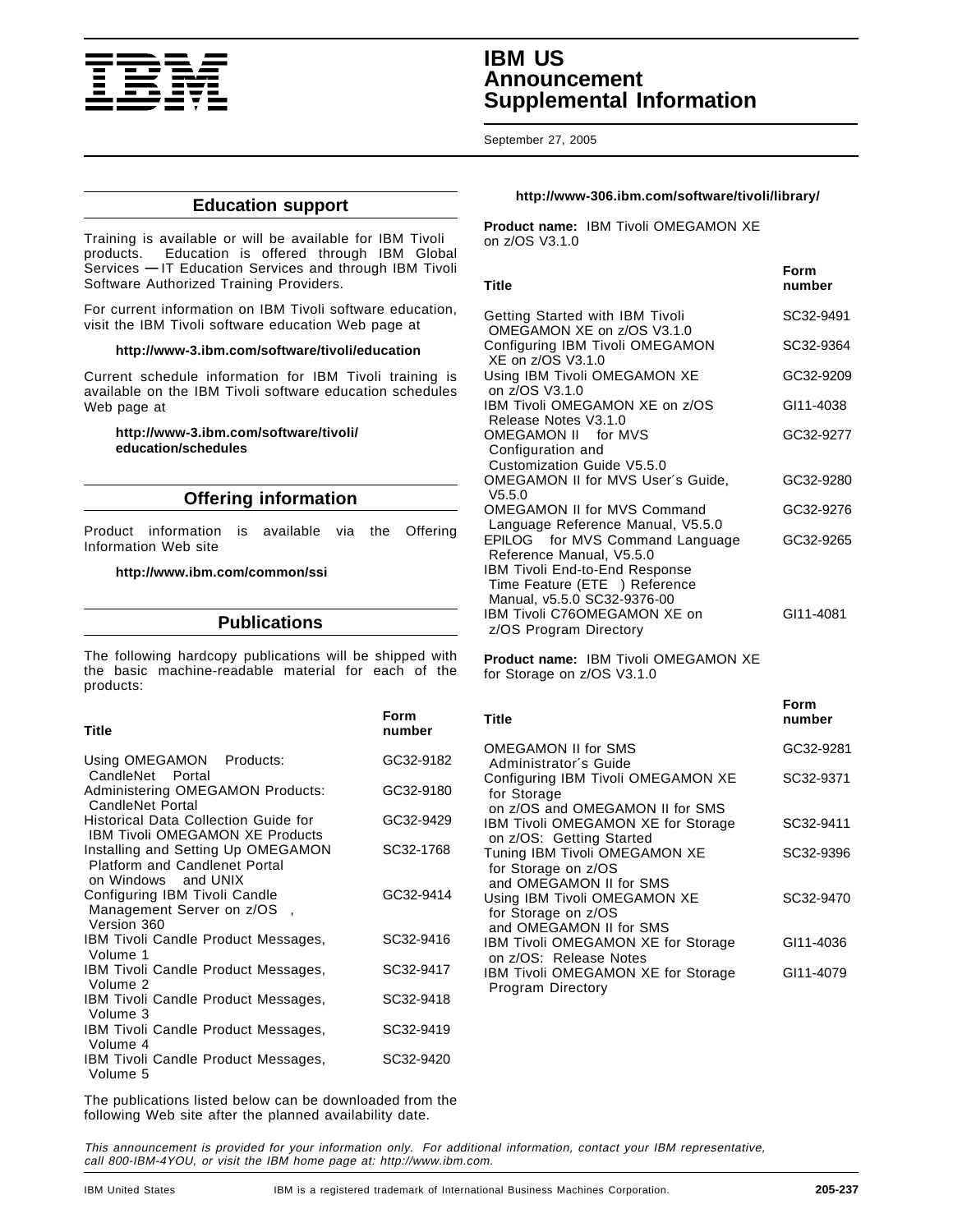**Product name:** IBM Tivoli OMEGAMON XE

| for IMS™ on z/OS V3.1                                                                                |                           | <b>Title</b>                                                                                                     | number                              |
|------------------------------------------------------------------------------------------------------|---------------------------|------------------------------------------------------------------------------------------------------------------|-------------------------------------|
| <b>Title</b>                                                                                         | Form<br>number            | <b>OMEGAMON II for Mainframe</b><br>Networks Historical<br><b>Reporting Guide</b>                                | GC32-9273                           |
| Getting Started with IBM Tivoli<br>OMEGAMON XE for IMS                                               |                           | <b>OMEGAMON II for Mainframe</b><br><b>Networks NCP</b>                                                          | GC32-9272                           |
| on z/OS<br>Configuring IBM Tivoli OMEGAMON XE<br>for IMS on z/OS                                     | SC32-9469-00<br>SC32-9354 | <b>Monitoring Guide</b><br>IBM Tivoli End-to-End Response<br>Time Feature                                        | SC32-9376                           |
| Using IBM Tivoli OMEGAMON XE<br>for IMS on z/OS                                                      | GC32-9351                 | Reference Manual<br>IBM Tivoli OMEGAMON XE for                                                                   | GI11-4078                           |
| IBM Tivoli OMEGAMON XE for IMS<br>on z/OS Release Notes                                              | GI11-4037                 | <b>Mainframe Networks</b><br>Program Directory                                                                   |                                     |
| <b>IBM Tivoli OMEGAMON II for IMS</b>                                                                | GC32-9355                 |                                                                                                                  | <b>Form</b>                         |
| User's Guide (304 pgs)<br>IBM Tivoli OMEGAMON II for IMS<br>Configuration and                        | SC32-9356                 | <b>Title</b>                                                                                                     | number                              |
| Customization Guide (308 pgs)<br><b>IBM Tivoli OMEGAMON II for IMS</b><br>Console Facility (164 pgs) | SC32-9357                 | <b>Getting Started</b><br>Migration Information for<br><b>OMEGAMON XE</b>                                        | GC18-9634<br>GC18-9635              |
| IBM Tivoli OMEGAMON II for IMS<br><b>Transaction Reporting</b><br>Facility (120 pgs)                 | SC32-9358                 | for DB2 <sup>®</sup> User<br>Migration Information for DB2<br>Performance Expert                                 | SC18-9636                           |
| IBM Tivoli OMEGAMON II for IMS<br><b>Bottleneck Analysis</b>                                         | SC32-9359                 | and DB2 Performance Monitor Uses<br>Configuration and Customization                                              | SC18-9637                           |
| Reference Manual (114 pgs)<br>IBM Tivoli OMEGAMON II for IMS<br><b>Historical Component</b>          | SC32-9360                 | Messages<br>Monitoring Performance from ISPF<br>Monitoring Performance from Performance                          | GC18-9638<br>GC18-9639<br>SC18-9640 |
| (EPILOG) Reference Manual<br>IBM Tivoli OMEGAMON II for IMS<br><b>Historical Component</b>           | GC32-9361                 | <b>Expert Client</b><br>Reporting User's Guide<br><b>Report Reference</b>                                        | SC18-9641<br>SC18-9642              |
| (EPILOG) User's Guide (80 pgs)<br>IBM Tivoli OMEGAMON II for IMS<br><b>Realtime Commands</b>         | SC32-9362                 | <b>Report Command Reference</b><br>Buffer Pool Analyzer User's Guide<br>Buffer Pool Analyzer Configuration Guide | SC18-9643<br>SC18-9644<br>SC18-9645 |
| Reference Manual (478 pgs)<br><b>IBM Tivoli OMEGAMON II for IMS</b>                                  | SC32-9363                 | Monitoring Performance from the<br><b>OMEGAMON XE Client</b>                                                     | SC18-9646                           |
| Response Time Analysis<br>(RTA) Reference Manual (92 pgs)                                            |                           | Monitoring Performance from the<br><b>OMEGAMON Classic Interface</b>                                             | SC18-9659                           |
| IBM Tivoli OMEGAMON II for IMS<br>Application<br><b>Trace Facility</b>                               | SC32-9470                 | Program Directory Buffer Pool Analyzer<br>Program Directory OMEGAMON<br>Performance Expert                       | GI10-8697<br>GI10-8698              |
| End-to-End Response Time<br>Feature (ETE)                                                            | SC32-9376                 | Program Directory OMEGAMON<br>Performance Monitor                                                                | GI10-8699                           |
| Reference Manual<br>IBM Tivoli OMEGAMON XE for IMS                                                   | GI11-4077                 | License Information Buffer<br>Pool Analyzer                                                                      | GC18-9660                           |
| on z/OS Program Directory                                                                            |                           | License Information OMEGAMON<br>Performance Expert                                                               | GC18-9661                           |
| Program name: IBM Tivoli OMEGAMON XE                                                                 |                           | License Information OMEGAMON                                                                                     | GC18-9662                           |

**Form**

**Program name:** IBM Tivoli OMEGAMON XE for Mainframe Networks V3.1.0

| Title                                                                       | number    |
|-----------------------------------------------------------------------------|-----------|
| IBM Tivoli OMEGAMON XE for<br>Mainframe Networks:<br><b>Getting Started</b> | GC32-9402 |
| <b>IBM Tivoli OMEGAMON XE for</b><br>Mainframe Networks:<br>Messages        | GC32-9481 |
| Using IBM Tivoli OMEGAMON XE                                                | SC32-9405 |
| for Mainframe Networks                                                      |           |
| Configuring IBM Tivoli<br>OMEGAMON XE for<br>Mainframe Networks             | SC32-9403 |
| Configuring OMEGAMON II for                                                 | SC32-9404 |
| Mainframe Networks                                                          |           |
| IBM Tivoli OMEGAMON XE for<br>Mainframe Networks:<br>Release Notes          | GI11-4070 |
| <b>OMEGAMON II for Mainframe</b><br>Networks User's Guide                   | GC32-9274 |

The IBM Publications Center

Performance Monitor

#### **http://www.ibm.com/shop/publications/order**

**Form**

The Publications Center is a worldwide central repository for IBM product publications and marketing material with a catalog of 70,000 items. Extensive search facilities are provided. Payment options for orders are via credit card (in the U.S.) or customer number for 50 countries. A large number of publications are available online in various file formats, and they can all be downloaded by all countries free of charge.

The IBM Publications Notification System (PNS) enables subscribers to set up profiles of interest by order number/product number. PNS subscribers automatically receive e-mail notifications of all new publications defined in their profiles. These may then be ordered/downloaded from the Publications Center

#### **http://service5.boulder.ibm.com/ pnsrege.nsf/messages/welcome**

The site is available in English and Canadian French.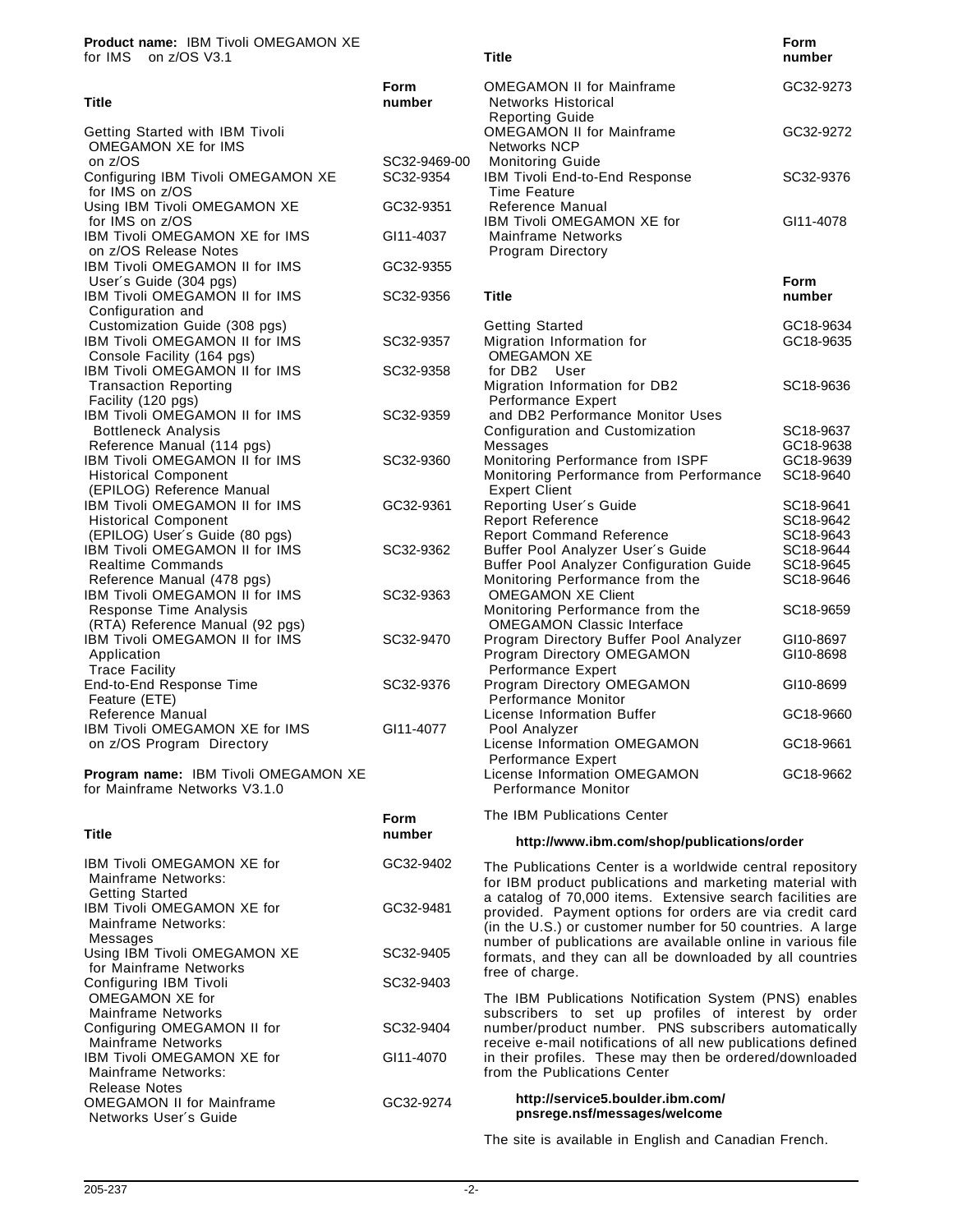#### **Specified operating environment**

**Hardware requirements:** These products can be deployed on any z/OS system that is capable of running z/OS V1.4, or higher.

**Software requirements:** Versions of all the required products are provided in the product package. However, if you already have a supported version of an OMEGAMON product installed in your enterprise, you can use the currently installed product.

The following levels of platform components are required to install and use the OMEGAMON zSeries<sup>®</sup> Monitoring products:

- For the warehouse proxy and Candle Data Warehouse, Microsoft™ SQL Server V7.0 or Microsoft SQL Server 2000 with fix pack 3
- If you are running the Tivoli Enterprise™ Portal desktop client, any version of Sun Java™ version 1.3.1\_04 through v.1.4.2  $07$  (excluding the 1.4.0 and 1.4.1 versions)
- If you are running the Tivoli Enterprise Portal browser Client, Internet Explorer V6, or higher with the Java Plug-in (at the same Java release levels as above)

| Product<br>name                                                   | <b>Hardware</b><br>requirements                                                                                                                                                                                                                                                                            | Software<br>requirements                                                                                                                                                            |
|-------------------------------------------------------------------|------------------------------------------------------------------------------------------------------------------------------------------------------------------------------------------------------------------------------------------------------------------------------------------------------------|-------------------------------------------------------------------------------------------------------------------------------------------------------------------------------------|
| IBM Tivoli<br><b>OMEGAMON XE</b><br>on z/OS                       |                                                                                                                                                                                                                                                                                                            | <b>MANDATORY REQUISITES:</b><br>Any one of the<br>following:<br>5694-A01 z/OS V1.4<br>5694-A01 z/OS V1.5<br>5694-A01 z/OS V1.6<br>with APAR OA09046                                 |
| <b>IBM Tivoli</b><br><b>OMEGAMON XE</b><br>for Storage<br>on z/OS |                                                                                                                                                                                                                                                                                                            | <b>MANDATORY REQUISITES:</b><br>Anyone of the<br>following:<br>5694-A01 z/OS V1.4<br>5694-A01 z/OS V1.5<br>5694-A01 z/OS V1.6<br>with APAR OA09046                                  |
| Product<br>name                                                   | <b>Hardware</b><br>requirements                                                                                                                                                                                                                                                                            | Software<br>requirements                                                                                                                                                            |
| <b>IBM Tivoli</b><br><b>OMEGAMON XE</b><br>for                    | Hardware requirements specific<br>to OMEGAMON XE for Mainframe<br><b>Networks</b>                                                                                                                                                                                                                          | <b>MANDATORY REQUISITES</b><br>Any one of the<br>following:                                                                                                                         |
| Mainframe<br><b>Networks</b>                                      | Requirements for OSA-Express<br>adapters:<br>Tivoli OMEGAMON XE for<br>Mainframe Networks enables you<br>to monitor the performance of<br>the OSA adapters in your<br>environment. Either OSA/SF or<br>OSA Express Direct SNMP must<br>be configured and running in<br>order to collect<br>OSA statistics. | 5694-A01 z/OS V1.4<br>with APARs II13699,<br>OA04394, PQ74292,<br>PQ77244, PQ77633,<br>OSAPQ77837, PQ77838<br>PQ77840, PQ78753<br>PQ79583, PQ81716,<br>PQ83920, PQ84072,<br>PQ92481 |
|                                                                   | To support the latest version<br>of the OSA Express MIB, the<br>Licensed Internal Code (LIC)<br>levels of the<br>OSA-Express adapters must<br>meet the                                                                                                                                                     | 5694-A01 z/OS V1.5<br>with APARs PQ78753.<br>PQ79949, PQ81716<br>5694-A01 z/OS V1.6<br>with APAR OA09046                                                                            |

following criteria: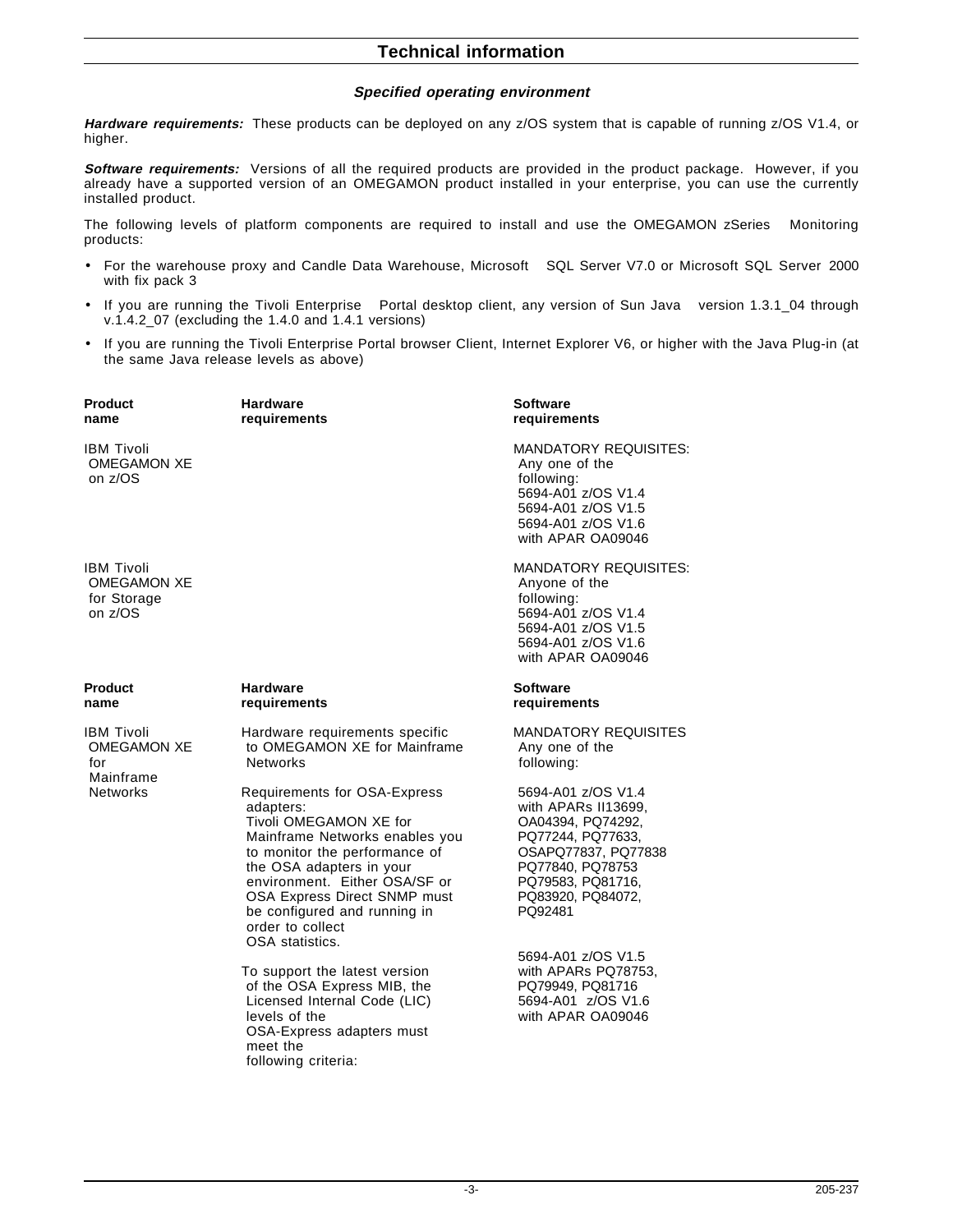**Product Hardware Software name requirements requirements**

> $-$  If you are running the OSA module on an IBM eServer<sup>®</sup> zSeries 900, or later or 800 system, you must have a LIC version of 3.33, or higher, installed.

**—** If you are running the OSA module on an 990 processor, all LIC levels are supported.

OMEGAMON XE Any one of the theory of the theory of the theory of the theory of the theory of the theory of the the theory of the theory of the theory of the theory of the theory of the theory of the theory of the theory of for IMS following:

OMEGAMON XE for DB2 Performance on z/OS

# **Product Hardware Hardware Software**

OMEGAMON XE specification will a specification will be the control of the Any one of the theorem of the the the<br>
following: for DB2 operate on any following:<br>
Performance hardware configuration 6694-A01 z/OS V1.4 hardware configuration Monitor on that supports that supports 5694-A01 z/OS V1.5<br>
z/OS the required versions 5694-A01 z/OS V1.6 the required versions<br>of DB2 and IMS

CONDITIONAL REQUISITES:<br>5648-063 NCP 7.08.1

#### **Product Hardware Hardware Software name requirements requirements**

IBM Tivoli MANDATORY REQUISITES on z/OS 694-A01 z/OS V1.4 5694-A01 z/OS V1.5 5694-A01 z/OS V1.6 with APAR OA09046

## CONDITIONAL

**REQUISITES**  One or more of the following: 5665-C56 IBM IMS V8.1 with APAR PQ98680 5665-J38 IBM IMS V9.1 with APAR PQ99399 5697-E93 CICS Transaction Server for z/OS V2.2, or later

# **name requirements requirements**

# IBM Tivoli The products in this MANDATORY REQUISITES<br>
OMEGAMON XE specification will Some of the Any one of the with APAR OA09046

and and

IBM Tivoli 5675-DB2 DB2 V7,

**—** Depending on which online monitor you use VTAM<sup>®</sup>, ISPF, Microsoft Windows 2000 or Microsoft Windows XP is needed.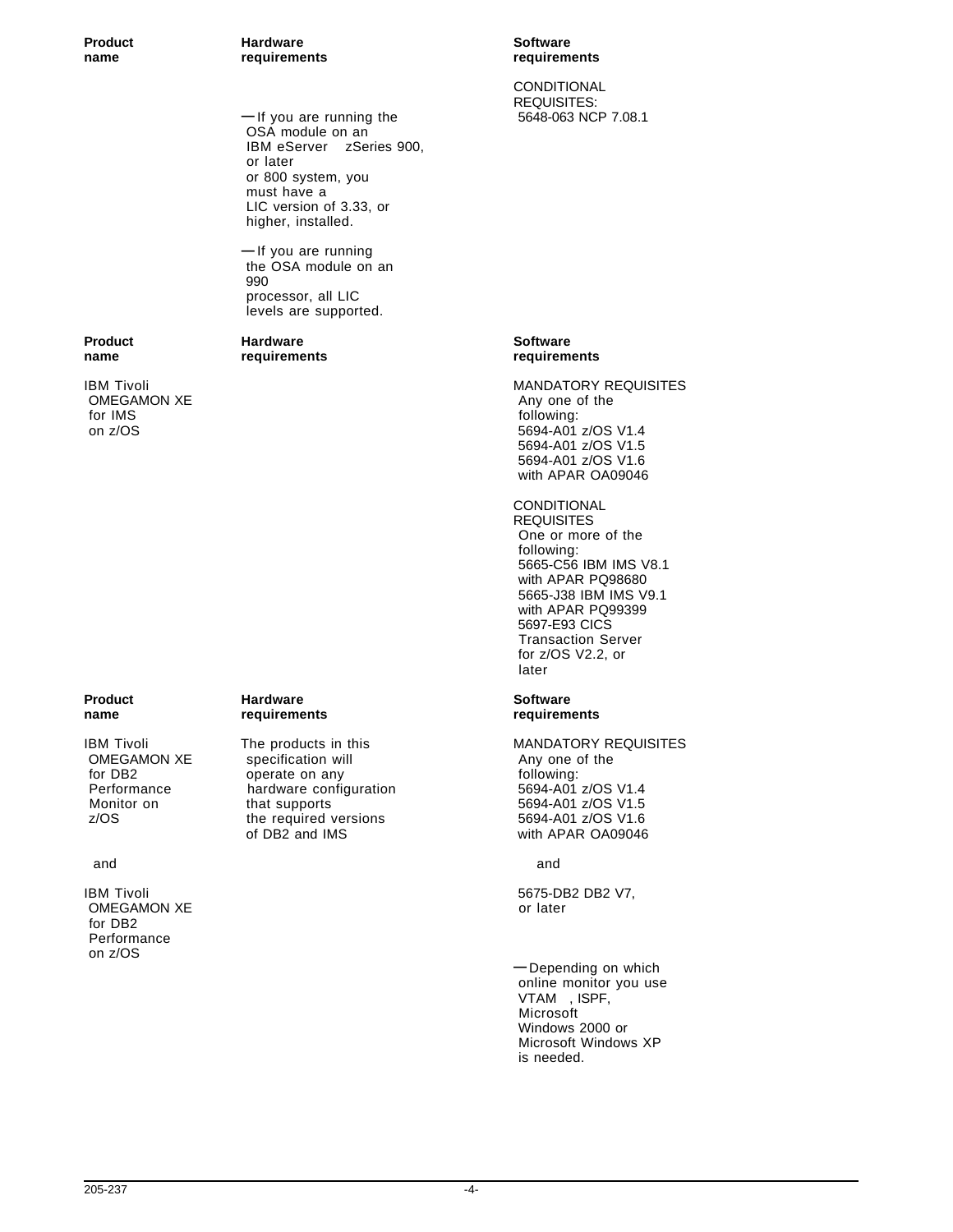**Product Hardware Hardware Software name requirements requirements**

**—** If you want to use the Performance Warehouse or SQL Activity Tracing the DB2 Runtime Client V8 or any other DB2 product, including the DB2 Runtime Client (for example, DB2 Connect<sup>®</sup>, DB2 UDB) is needed. In addition, in case you want to use Visual Explain, the DB2 Administration Client V8, or later or any other DB2 UDB V8, or **—** If you want to monitor DB2 Connect the DB2 Connect Enterprise Edition or DB2 Connect Unlimited Edition V8, or later, is needed for the Performance Expert Agent. The following operating systems are supported:  $AIX@$ ,  $V5.1$ , or later HP-UX, V11i, or later Sun Solaris V8, or later Linux Kernel V2.4.10, or later Windows 2000 SP2<sup>®</sup>, Windows XP. Using the OMEGAMON XE Web client the Tivoli Enterprise Portal Server former CNPS requires: Java RTE 1.5.0 The Tivoli Enterprise Portal, former CNP, requires Java RTE 1.3.1\_04 Additional IBM software supported: If installed, OMEGAMON XE for DB2 Performance Monitor/Expert on z/OS Version 3.1.0 supports the following product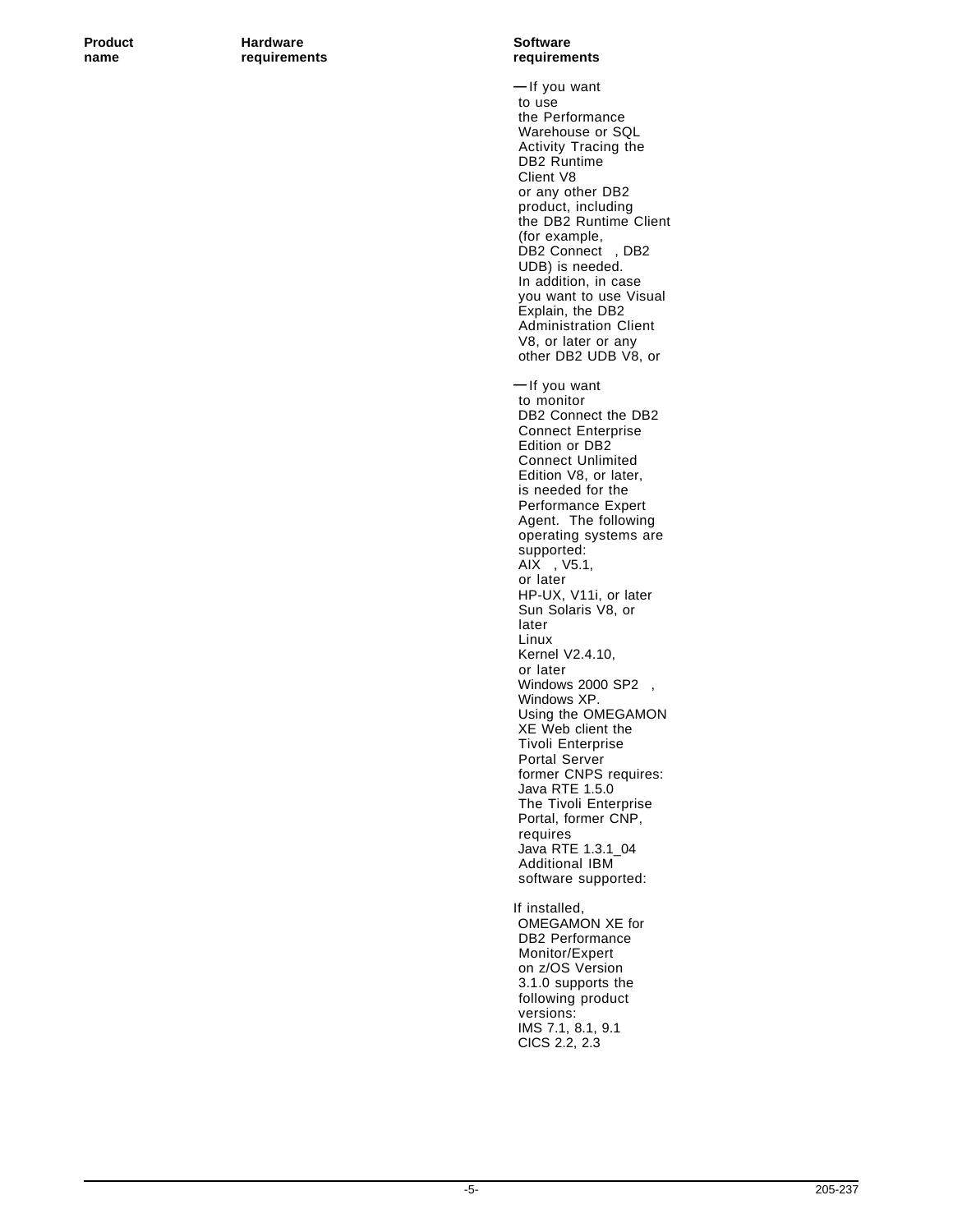Pool **Following:** The contract of the contract of the contract of the contract of the contract of the contract of the contract of the contract of the contract of the contract of the contract of the contract of the contract

#### **Planning information**

**Direct customer support:** Direct customer support is provided by IBM Operational Support Services **—** SoftwareXcel. This fee service enhances customers′ productivity by providing voice and electronic access into the IBM support organization. IBM Operational Support Services **—** SoftwareXcel will help answer questions pertaining to usage and suspected software defects for eligible products.

Installation and technical support is provided by Global Services. For more information, call 800-IBM-4YOU (426-4968).

For technical support or assistance, contact your IBM representative or visit

#### **http://www.ibm.com/support**

**Packaging:** The IBM Tivoli OMEGAMON on z/OS Family of products are distributed with:

- International Program License Agreement (Z125-3301)
- License Information documents
- 3480 tape cartridge
- Publications (refer to the **Publications** section)

#### **Security, auditability, and control**

The IBM Tivoli OMEGAMON XE Family of Products use the security and auditability features of the operating system software. The customer is responsible for evaluation, selection, and implementation of security features, administrative procedures, and appropriate controls in application systems and communication facilities.

## **IBM Tivoli Enhanced Value-Based Pricing**

IBM Tivoli software products are priced using IBM Tivoli′s Enhanced Value-Based Pricing. Value-Based Pricing system is based upon the IBM Tivoli Environment-Managed Licensing Model, which uses a managed-environment approach **—** whereby price is determined by what is managed rather than the number and type of product components installed.

For example, all servers monitored with IBM Tivoli′s monitoring product (IBM Tivoli Monitoring) require entitlements sufficient for those servers. Other IBM Tivoli products may manage clients, client devices, agents, network nodes, users, or other items, and are licensed and priced accordingly.

Unlike typical systems management licensing models that require entitlements of specific software components to specific systems, the IBM Tivoli Environment-Managed Licensing Model provides the customer flexibility to deploy its IBM Tivoli software products within its environment in a manner that can address and respond to the customer′s evolving architecture. That is, as the architecture of a customer′s environment changes, the customer′s implementation of IBM Tivoli software can be

IBM MANDATORY REQUISITES Any one of the Analyzer 5694-A01 z/OS V1.4 on z/OS 694-A01 z/OS V1.5 5698-A01 z/OS V1.6 with APAR OA09046

> altered as needed without affecting the customer′s license requirements (as long as the customer does not exceed its entitlements to the software).

> Under Enhanced Value-Based Pricing, licensing and pricing of server-oriented applications are determined based upon the server′s use in the customer′s environment. Typically, such applications are licensed and priced in a manner that corresponds to each installed and activated processor of the server managed by the IBM Tivoli application to help correlate price to value while offering a simple solution.

> Where a server is physically partitioned, this approach is modified. This partitioning technique is the approach used with systems that have either multiple cards or multiple frames, each of which can be configured independently. For servers capable of physical partitioning (for example, IBM's pSeries<sup>®</sup> Scalable POWERparallel Systems<sup>®</sup> servers, Sun Ultra servers, and HP Superdome servers), an entitlement is required for each processor in the physical partition being managed by the Tivoli application. For example, assume that a server has 24 processors installed in aggregate. If this server is not partitioned, entitlements are required for all 24 processors. If, however, it is physically partitioned into three partitions each containing eight processors, and Tivoli products were managing only one of the three partitions, then entitlements would be required for the eight processors on the physical partition managed by the IBM Tivoli application.

> For servers with virtual or logical partitions, entitlements are required for all installed and activated processors on the server. For each IBM Tivoli application managing a clustered environment, licensing is based on the cumulative number of installed and activated processors on each server in the cluster. Where the cluster includes physically partitioned servers, the considerations described above concerning physically partitioned servers apply as well.

> Enhanced Value-Based Pricing recognizes the convergence of RISC/UNIX and Microsoft Windows/Intel<sup>™</sup> technologies, in order to simplify the customers licensing requirements, and to provide a smoother, more scalable model. Pricing and licensing does not differentiate between non-zSeries server platforms or operating systems. For some products, this platform neutrality extends to zSeries and other host servers as well.

#### **IBM Tivoli Enhanced Value-Based Pricing terminology definitions**

#### **IBM Integrated Facility for Linux (IFL)**

This optional facility enables additional processing capacity exclusively for Linux workload, with no effect on the model designation of a zSeries or OS/390<sup>®</sup> server. Consequently, executing Linux workload on the IBM Integrated Facility for Linux will not, in most cases, result in any increased IBM software charges for z/OS, OS/390, VM, VSE, or TPF operating systems/applications. There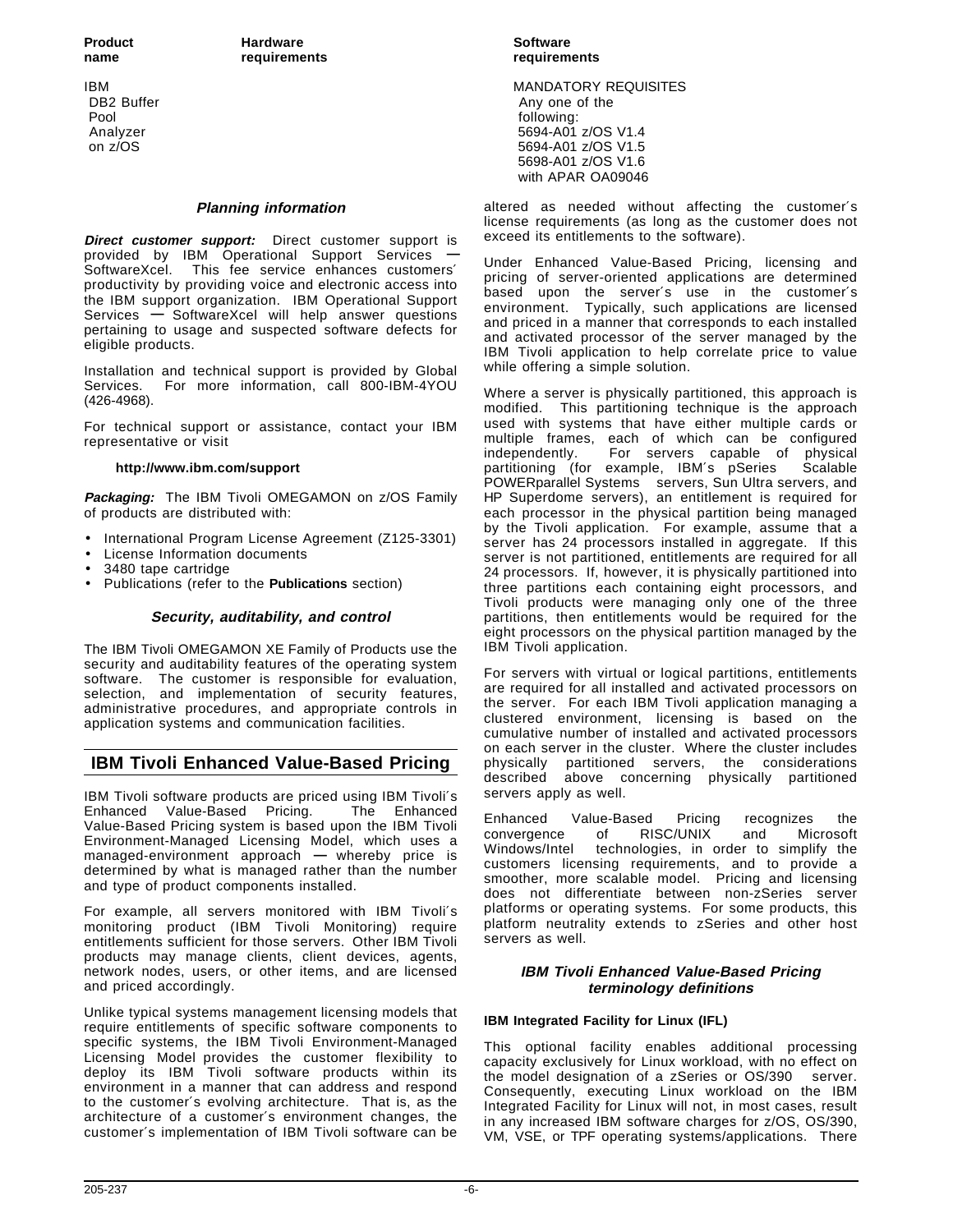is, as indicated, a charge associated with the IFL; and there may also be a charge for applications that run on the IFL.

#### **Millions of Service Units (MSU)**

An MSU is defined as millions of Central Processing Unit (CPU) service units per hour; the measure of capacity used to describe the computing power of the hardware processors on which S/390<sup>®</sup> or zSeries software runs. Processor MSU values are determined by the hardware vendor, IBM, or Software Compatible Vendors (SCVs).

For more detailed information about zSeries software pricing, go to

#### **http://www-1.ibm.com/servers/eserver/ zseries/library/refguides/sw\_pricing.html**

#### **Partitions**

A server′s resources (CPU, memory, I/O, interconnects, and buses) may be divided according to the needs of the applications running on the server. This partitioning can be implemented with physical boundaries (Physical Partitions) or logical boundaries (Logical Partitions).

Physical Partitions are defined by a collection of processors dedicated to a workload and can be used with systems that have either multiple cards or multiple frames, each of which can be configured independently. In this method, the partitions are divided along hardware boundaries and processors, and the I/O boards, memory, and interconnects are not shared.

Logical Partitions are defined by software rather than hardware and allocate a pool of processing resources to a collection of workloads. These partitions, while separated by software boundaries, share hardware components and run in one or more physical partitions.

#### **Processor**

Processor ("per Processor" charging under Full Capacity) In Full Capacity charging, Proofs of Entitlement (PoEs) must be acquired for all activated "processors" (available for use) that are on the server where the program or a component of the program is run.

#### **Notes:**

- 1. IBM defines a physical processor in a computer as a functional unit that interprets and executes instructions. A physical processor consists of at least an instruction control unit and one or more arithmetic and logic units.
- 2. Multi-core technology allows two or more processors (commonly called "cores") to be active on a single silicon chip. With multi-core technology, IBM considers each "core" to be a physical processor. For example, in a dual-core chip, there are two physical processors residing on the single silicon chip.
- 3. In the zSeries′ Integrated Facility for Linux (IFL) environment, each IFL engine is considered a single "physical processor."
- 4. Threading, a technique which makes a single processor seem to perform as two or more, does **not** affect the count of physical processors.
- Where "blade" technology is employed, each "blade" is considered a separate server and charging is based upon the total number of processors on the blade on which the program is run.

6. When a server is shipped with six processors, but two of them are "inactive," four processors are active for the customer.

#### **Managed Processor (charging under Full Capacity in the "managed environment")**

Charges are based on the active processors on the machines in the computing environment affiliated with the program rather than on the server where the program is run. The managed processors which require PoEs are defined both in the **Prices** section of the Announcement or the License Information′s Program-unique terms.

#### **Notes:**

- 1. IBM defines a physical processor in a computer as a functional unit that interprets and executes instructions. A physical processor consists of at least an instruction control unit and one or more arithmetic and logic units.
- 2. Multi-core technology allows two or more processors (commonly called "cores") to be active on a single silicon chip. With multi-core technology, IBM considers each "core" to be a physical processor. For example, in a dual-core chip, there are two physical processors residing on the single silicon chip.
- 3. The program may **not run** on **some or all** of the processors for which PoEs are required by the program′s valuation method.
- 4. In the zSeries′ Integrated Facility for Linux (IFL) environment, each IFL engine is considered a single "physical processor."
- 5. Threading, a technique which makes a single processor seem to perform as two or more, does **not** affect the count of physical processors.
- 6. Where "blade" technology is employed, each "blade" is considered a separate server and charging is based upon the total number of processors on the blades with which the program is affiliated.

#### **Server**

A server is a computer system that executes requested procedures, commands, or applications to one or more clients and/or other devices over a network. Examples include, but are not limited to, file servers, print servers, mail servers, database servers, application servers, and Web servers.

#### **Standby or backup systems**

For programs running or resident on backup machines, IBM defines three types of situations: cold, warm, and hot. In the cold and warm situations, a separate entitlement for the copy on the backup machine is normally not required and typically no additional charge applies. In a hot backup situation, the customer needs to acquire another license or entitlements sufficient for that server. All programs running in backup mode must be solely under the customer′s control, even if running at another enterprise′s location.

As a practice, the following are definitions and allowable actions concerning the copy of the program used for backup purposes:

**Cold:** A copy of the program may reside, for backup purposes, on a machine as long as the program is not started. There is no additional charge for this copy.

**Warm:** A copy of the program may reside for backup purposes on a machine and is started, but is idling, and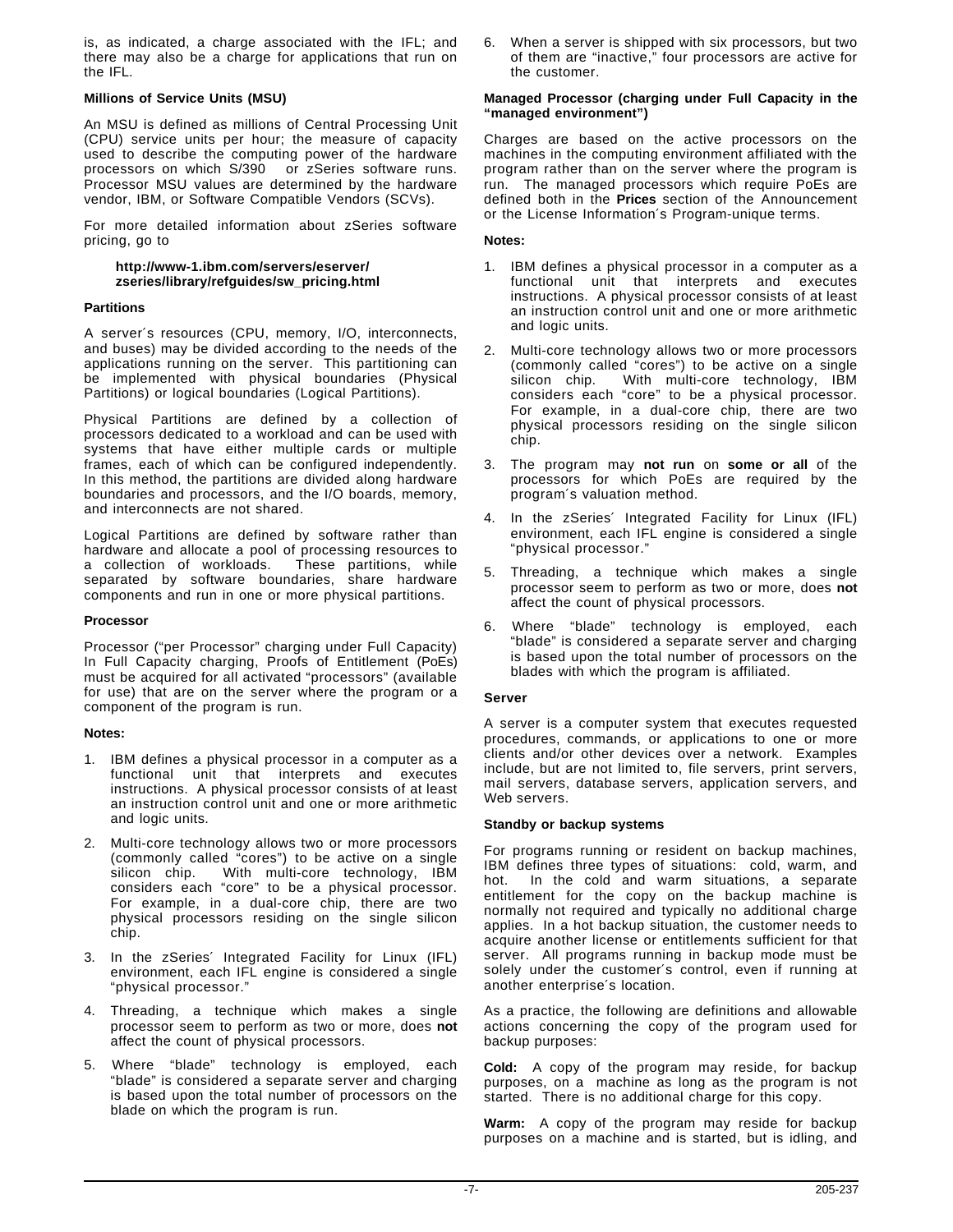is not doing any work of any kind. There is no additional charge for this copy.

**Hot:** A copy of the program may reside for backup purposes on a machine, is started, and is doing work. The customer must acquire a license or entitlements for this copy and there will generally be an additional charge.

Doing work, includes, for example, production, development, program maintenance, and testing. It also could include other activities such as mirroring of transactions, updating of files, synchronization of programs, data or other resources (for example, active linking with another machine, program, database, or other resource, and so on), or any activity or configurations that would allow an active hot switch or other synchronized switch over between programs, databases, or other resources to occur.

In the case of a program or system configuration that is designed to support a high-availability environment by using various techniques (for example, duplexing, mirroring of files or transactions, maintaining a "heartbeat," active linking with another machine, program, database, or other resource, and so on), the program is considered to be doing work in the hot situation and a license or entitlement must be purchased.

#### **Value Units**

A Value Unit is a metric used to compute license quantities and is program specific.

#### **Product Web site**

A complete list of products and licensing documents is available at Web site

#### **http://www.ibm.com/software/tivoli/products**

#### **Pricing example**

#### **IBM Tivoli OMEGAMON XE family of products**

These products are licensed in VUE007.

The scales below are used to calculate the equivalent number of Value Units for a specified number of MSUs.

In the example below, the customer is managing 1,500 MSUs:

| <b>MSUs</b> |       | Value<br>Units/<br><b>MSU</b> | Value<br><b>Units</b> |
|-------------|-------|-------------------------------|-----------------------|
| Base        | 3     | 1.00                          | 3.00                  |
| Tier A      | 42    | .45                           | 18.90                 |
| Tier B      | 130   | .36                           | 46.80                 |
| Tier C      | 140   | .27                           | 37.80                 |
| Tier D      | 1.185 | .20                           | 237.00                |
| Total       | 1.500 |                               | 343.50                |

When calculating the total number of Value Units, the sum is rounded up to the next integer. The customer will need to license 344 Value Units in this example.

Value Units for non MSU-based S/390 processors:

| <b>System</b>     | Value<br>Units/<br>system |
|-------------------|---------------------------|
| MP3000 H30        | 6                         |
| MP3000 H50        | 8                         |
| MP3000 H70        | 12                        |
| <b>ESL Models</b> | 2                         |

Value Units for IBM 9672 processors are based upon the full capacity of these systems. This is applicable to all zSeries systems measured on MSU capacity. Information on MSU capacities can be found in the IBM System/370<sup>™</sup>, System/390® and zSeries Machine Exhibit, Z125-3901.

## **Ordering information**

The program in this announcement has Value Unit-based pricing.

| Program name                                                            | Value<br>Unit<br><b>Exhibit</b>       |
|-------------------------------------------------------------------------|---------------------------------------|
| IBM Tivoli OMEGAMON XE<br>for DB2 Performance                           | VUE007                                |
| <b>IBM Tivoli OMEGAMON XE</b><br>for DB2 Performance<br>Monitor on z/OS | VUE007                                |
| IBM DB2 Buffer Pool<br>Analyzer on z/OS                                 | VUE007                                |
| <b>IBM Tivoli OMEGAMON XE</b><br>on z/OS                                | VUE007                                |
| <b>IBM Tivoli OMEGAMON XE</b>                                           | VUE007                                |
| <b>IBM Tivoli OMEGAMON XE</b><br>for Mainframe Networks                 | VUE007                                |
| IBM Tivoli OMEGAMON XE<br>for IMS on z/OS                               | VUE007                                |
|                                                                         | Expert on z/OS<br>for Storage on z/OS |

For each zSeries IPLA program with Value Unit pricing, the quantity of that program needed to satisfy applicable IBM terms and conditions is referred to as the "required license capacity." Your required license capacity is based upon the following factors:

- The zSeries IPLA program you select
- The applicable Value Unit Exhibit
- The applicable terms

**Sub-capacity terms and conditions:** For each zSeries IPLA program with Value Unit pricing, the quantity of that program needed to satisfy applicable IBM terms and conditions is referred to as the "required license capacity." Your required license capacity is based upon the following factors:

- The zSeries IPLA program you select
- The applicable Value Unit Exhibit
- The applicable terms
- Whether your current mainframes are full-capacity or sub-capacity

For more information on the Value Unit Exhibit for the zSeries IPLA program you selected, refer to the **Ordering information** section.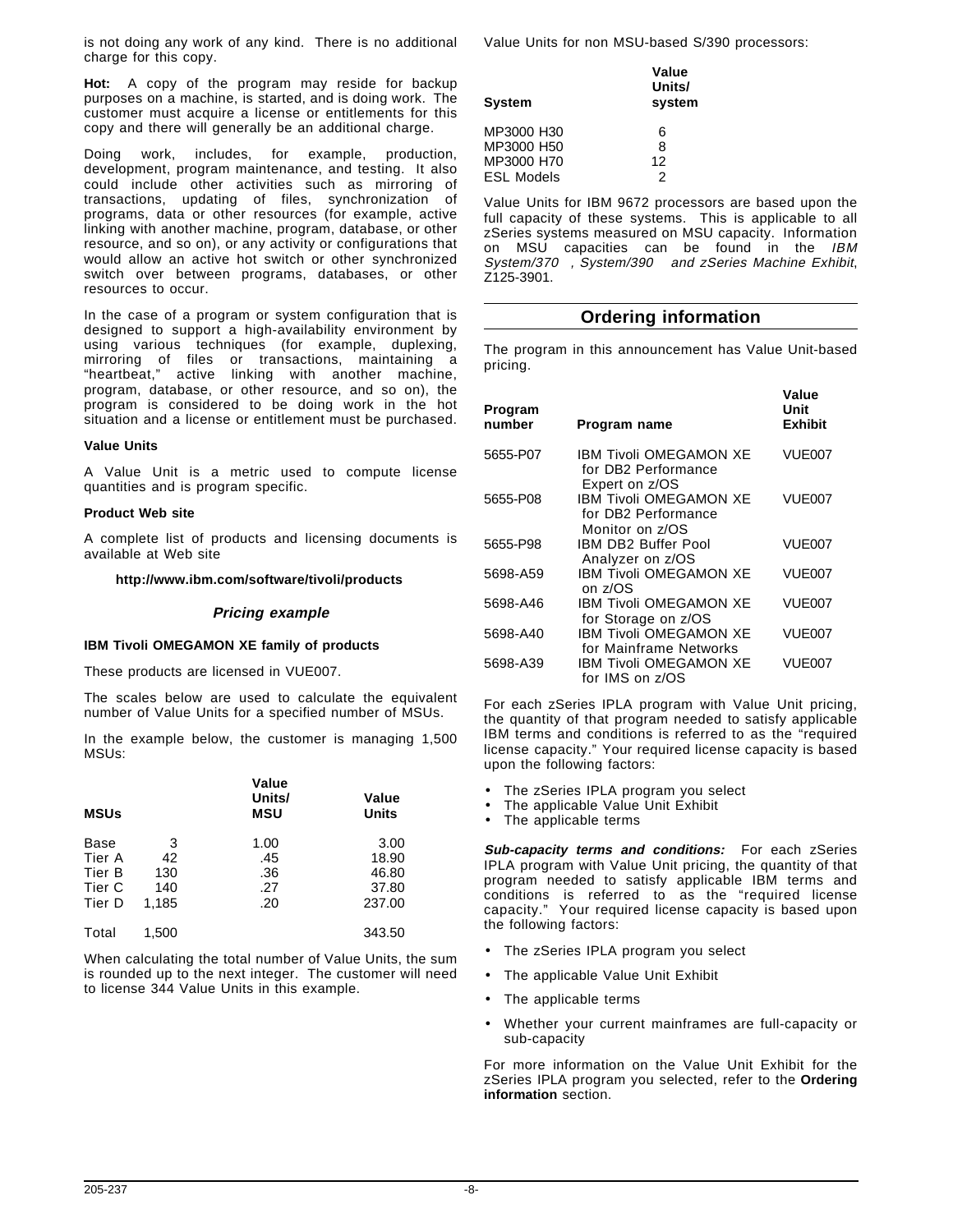| Program<br>number | Program<br>name                                                                | <b>Terms</b> | <b>Parent</b> | <b>Parent</b><br>name                |
|-------------------|--------------------------------------------------------------------------------|--------------|---------------|--------------------------------------|
| 5698-A59          | <b>IBM Tivoli OMEGAMON XE</b><br>on z/OS V3.1.0                                | z/OS         | 5694-A01      | z/OS V1                              |
| 5698-A59          | <b>IBM Tivoli OMEGAMON XE</b><br>on z/OS V3.1.0                                | z/OS         | 5655-G52      | $Z/OS.e$ V1                          |
| 5698-A40          | IBM Tivoli OMEGAMON XE on<br>Mainframe Networks V2.1.0                         | z/OS         | 5694-A01      | z/OS V1                              |
| 5698-A40          | IBM Tivoli OMEGAMON XE on<br>Mainframe Networks V2.1.0                         | z/OS         | 5655-G52      | $Z/OS.e$ V1                          |
| 5698-A46          | <b>IBM Tivoli OMEGAMON XE for</b><br>Storage on z/OS V3.1.0                    | z/OS         | 5694-A01      | $z/OS$ V1                            |
| 5698-A46          | IBM Tivoli OMEGAMON XE for<br>Storage on z/OS V3.1.0                           | z/OS         | 5655-G52      | z/OS.e V1                            |
| 5698-A39          | <b>IBM Tivoli OMEGAMON XE for</b><br>IMS on z/OS V3.1.0                        | Ref.         | 5655-C56      | <b>IMS V8</b>                        |
| 5698-A39          | <b>IBM Tivoli OMEGAMON XE for</b><br>IMS on z/OS V3.1.0                        | Ref.         | 5655-J38      | IMS V9                               |
| 5655-P08          | <b>IBM Tivoli OMEGAMON XE for</b><br>DB2 Performance Monitor on<br>z/OS V1.1.0 | Ref.         | 5675-DB2      | DB <sub>2</sub> UDB<br>for OS/390 V7 |
| 5655-P08          | <b>IBM Tivoli OMEGAMON XE for</b><br>DB2 Performance Monitor on<br>z/OS V1.1.0 | Ref.         | 5625-DB2      | DB <sub>2</sub> UDB<br>for z/OS V8   |
| 5655-P07          | IBM Tivoli OMEGAMON XE for<br>DB2 Performance Expert on<br>z/OS V3.1.0         | Ref.         | 5675-DB2      | DB <sub>2</sub> UDB<br>for OS/390 V7 |
| 5655-P07          | IBM Tivoli OMEGAMON XE for<br>DB2 Performance Expert on<br>z/OS V3.1.0         | Ref.         | 5625-DB2      | DB <sub>2</sub> UDB<br>for z/OS V8   |
| 5655-P98          | IBM DB2 Buffer Pool Analyzer<br>on z/OS V3.1.0                                 | Ref.         | 5675-DB2      | DB <sub>2</sub> UDB<br>for OS/390 V7 |
| 5655-P98          | IBM DB2 Buffer Pool Analyzer<br>on z/OS V3.1.0                                 | Ref.         | 5625-DB2      | DB <sub>2</sub> UDB<br>for z/OS V8   |

#### **Full-capacity mainframes**

In cases where full-capacity is applicable, the following terms apply:

#### **Full machine-based**

The required license capacity of a zSeries IPLA program with full machine-based terms equals the MSU-rated capacity of the machines where the zSeries IPLA program executes.

For more information on mainframe MSU rated capacities, refer to The System/370, System/390, and zSeries Machine Exhibit (Z125-3901) or visit the "Mainframes" section of the zSeries Exhibits Web site

#### **http://ibm.com/zseries/library/swpriceinfo/**

#### **Sub-capacity mainframes**

In cases where sub-capacity is applicable, the following terms apply:

#### **Execution-based**

The required capacity of a zSeries IPLA sub-capacity program with these terms equals the capacity of the LPARs where the zSeries IPLA program executes.

#### **z/OS-based**

The required license capacity of a zSeries IPLA program with these terms equals the license capacity of z/OS (and z/OS.e) on the machines where the zSeries IPLA program executes.

#### **Reference-based**

The required license capacity of a zSeries IPLA program with these terms equals the license capacity of the

applicable monthly license charge (MLC) program. This MLC program is called the "parent" program.

For more information on mainframe MSU rated capacities, refer to The System/370, System/390, and zSeries Machine Exhibit (Z125-3901) or visit the "Mainframes" section of the zSeries Exhibits Web site

#### **http://ibm.com/zseries/library/swpriceinfo/**

For more information on sub-capacity zSeries IPLA terms and conditions, refer to Software Announcement 204-184, dated August 10, 2004.

For additional information for products with reference-based terms, refer to the zSeries IPLA sub-capacity programs with reference-based terms which add value to the parent program across the environment, regardless of where in environment the zSeries IPLA program executes.

An environment is defined as either a single/stand-alone machine or a qualified Parallel Sysplex®. Customers may have one or more different environments across their enterprise. To determine the required license capacity for each zSeries IPLA program with referenced-based terms, each environment should be assessed separately.

When a zSeries IPLA sub-capacity program with reference-based terms is used in a qualified Parallel Sysplex environment, the required license capacity of the zSeries IPLA program must equal with the license capacity of the parent program across the Parallel Sysplex. Qualified Parallel Sysplex refers to one

- 1. That meets the criteria defined in Hardware Announcement 198-001, dated January 13, 1998
- 2. Where MLC pricing is aggregated across the Sysplex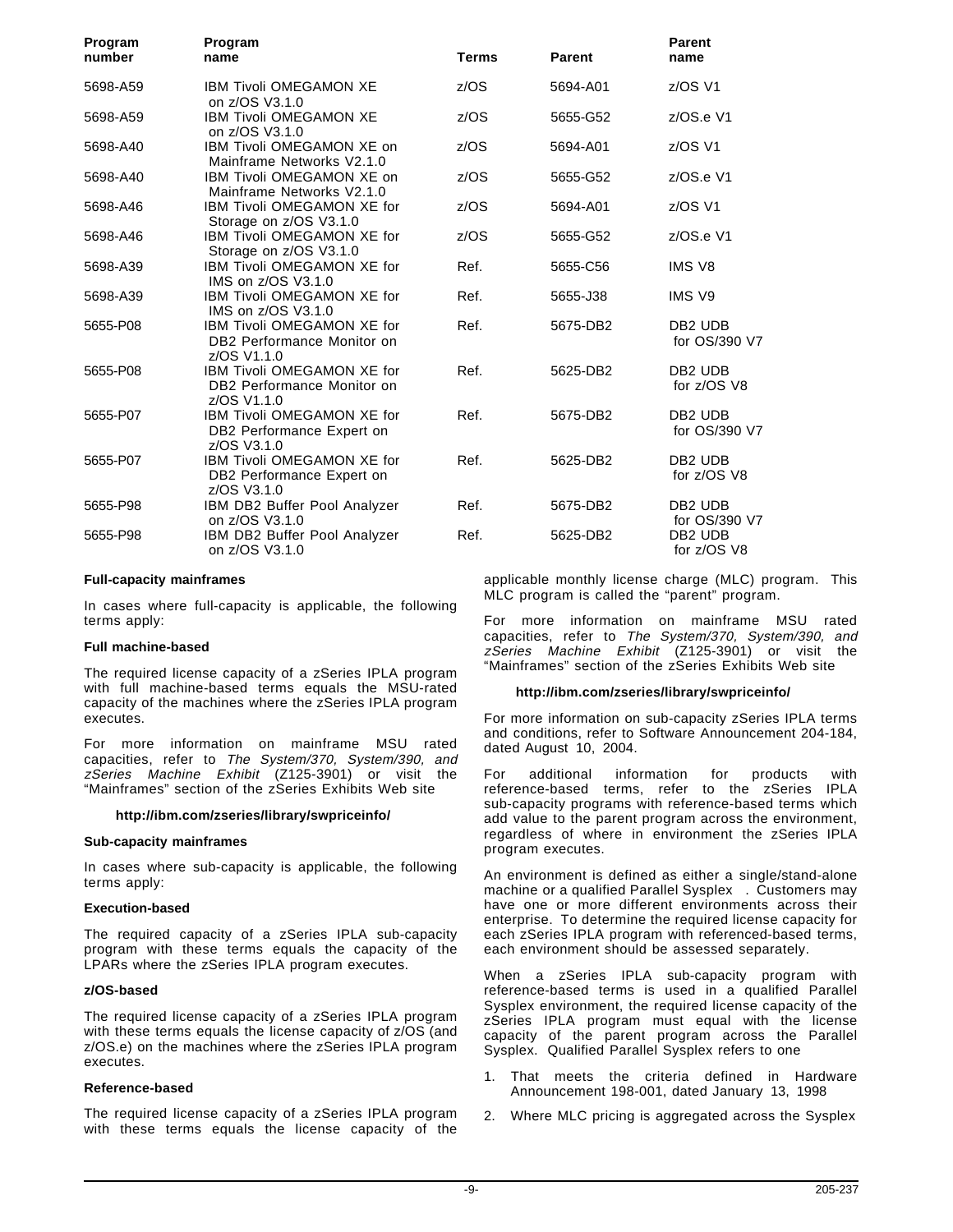**Sub-Capacity Eligibility:** To be eligible for sub-capacity charging on select zSeries IPLA programs, you must first implement and comply with all terms of either sub-capacity Workload License Charges (WLC) or sub-capacity Entry Workload License Charges (EWLC). To implement sub-capacity WLC or EWLC, a machine must be zSeries (or equivalent). On that machine:

- All instances of the OS/390 operating system must be migrated to the z/OS (or z/OS.e) operating systems
- Any licenses for the OS/390 operating system must be discontinued
- All instances of the z/OS operating (or z/OS.e) systems must be running in z/Architecture<sup>TM</sup> (64-bit) mode

For that machine, you must create and submit a Sub-Capacity Report to IBM each month. Sub-Capacity Reports must be generated using the Sub-Capacity Reporting Tool (SCRT). For additional information or to obtain a copy of SCRT, visit the zSeries Software Pricing Web site

#### **http://ibm.com/zseries/swprice**

You must comply with all of the terms of the WLC or EWLC offering, whichever is applicable:

- The complete terms and conditions of sub-capacity WLC are defined in the "IBM Customer Agreement **—** Attachment for zSeries Workload License Charges" (Z125-6516).
- The complete terms and conditions for sub-capacity EWLC are defined in the "IBM Customer Agreement **—** Attachment for z800 and z890 Software License Charges" (Z125-6587).

Additionally, you must sign and comply with the terms and conditions specified in the amendment to the IPLA contract **—** Amendment for zSeries Platform Programs Sub-Capacity Pricing (Z125-6929-02, or higher). Once the amendment is signed, the terms in the amendment replace any and all previous zSeries IPLA sub-capacity terms and conditions.

**Sub-capacity utilization determination:** Sub-capacity utilization is determined based on the utilization of an eligible operating system and machine (for example, z/OS running in z/Architecture [64 bit] mode on a zSeries [or equivalent] server).

#### **Value Unit Exhibit VUE007**

|        | <b>MSUs</b><br>minimum | <b>MSUs</b><br>maximum | Value<br>Units/MSU |
|--------|------------------------|------------------------|--------------------|
| Base   |                        | 3                      |                    |
| Tier A |                        | 45                     | 0.45               |
| Tier B | 46                     | 175                    | 0.36               |
| Tier C | 176                    | 315                    | 0.27               |
| Tier D | 316                    |                        | በ 2                |

Value Units for mainframes without MSU ratings:

| <b>Hardware</b>   | <b>Value Units/</b><br>machine |
|-------------------|--------------------------------|
| MP3000 H30        | 6                              |
| MP3000 H50        | 8                              |
| MP3000 H70        | 12                             |
| <b>ESL Models</b> | 2                              |

Ordering example: The total number of Value Units is calculated according to the following example.

If your required license capacity is 1,500 MSUs for your selected zSeries IPLA product, the applicable Value Units would be:

#### **Translation from MSUs to Value Units**

|        | <b>MSUs</b> | $\star$  | Value<br><b>Units/MSU</b> |     | Value<br><b>Units</b> |
|--------|-------------|----------|---------------------------|-----|-----------------------|
| Base   | 3           | $\star$  | 1.00                      | =   | 3.00                  |
| Tier A | 42          | $^\star$ | .45                       | $=$ | 18.90                 |
| Tier B | 130         | $\ast$   | .36                       | $=$ | 46.80                 |
| Tier C | 140         | $\ast$   | .27                       | $=$ | 37.80                 |
| Tier D | 1,185       | *        | .20                       | =   | 237.00                |
| Total  | 1,500       |          |                           |     | 343.50                |

When calculating the total number of Value Units, the sum is to be rounded up to the next integer.

#### **Ordering z/OS through the Internet**

ShopzSeries provides an easy way to plan and order your z/OS ServerPac or CBPDO. It will analyze your current installation, determine the correct product migration, and present your new configuration based on z/OS. Additional products can also be added to your order (including determination of whether all product requisites are satisfied). ShopzSeries is available in the U.S. and several countries in Europe. In countries where ShopzSeries is not available yet, contact your IBM representative (or IBM Business Partner) to handle your order via the traditional IBM ordering process. For more details and availability, visit the ShopzSeries Web site at

#### **http://www14.software.ibm.com/webapp/ ShopzSeries/ShopzSeries.jsp**

The products in this announcement have one charge unit **—** Value Units.

#### **Basic license**

#### **On/Off Capacity on Demand (On/Off CoD)**

The products in this announcement are eligible for On/Off CoD with a Temporary Use Charge calculated based on MSUs-per day usage.

| <b>Product name</b>                                                            | <b>PID</b> |
|--------------------------------------------------------------------------------|------------|
| <b>IBM Tivoli OMEGAMON XE for</b><br><b>DB2 Performance Expert</b><br>on z/OS  | 5655-P07   |
| <b>IBM Tivoli OMEGAMON XE for</b><br><b>DB2 Performance Monitor</b><br>on z/OS | 5655-P08   |
| <b>IBM DB2 Buffer Pool Analyzer</b><br>on z/OS                                 | 5655-P98   |
| IBM Tivoli OMEGAMON XE for Storage<br>on z/OS                                  | 5698-A46   |
| <b>IBM Tivoli OMEGAMON XE for IMS</b><br>on z/OS                               | 5698-A39   |
| IBM Tivoli OMEGAMON XE for<br>Mainframe Networks on z/OS                       | 5698-A40   |
| <b>IBM Tivoli OMEGAMON XE</b>                                                  | 5698-A59   |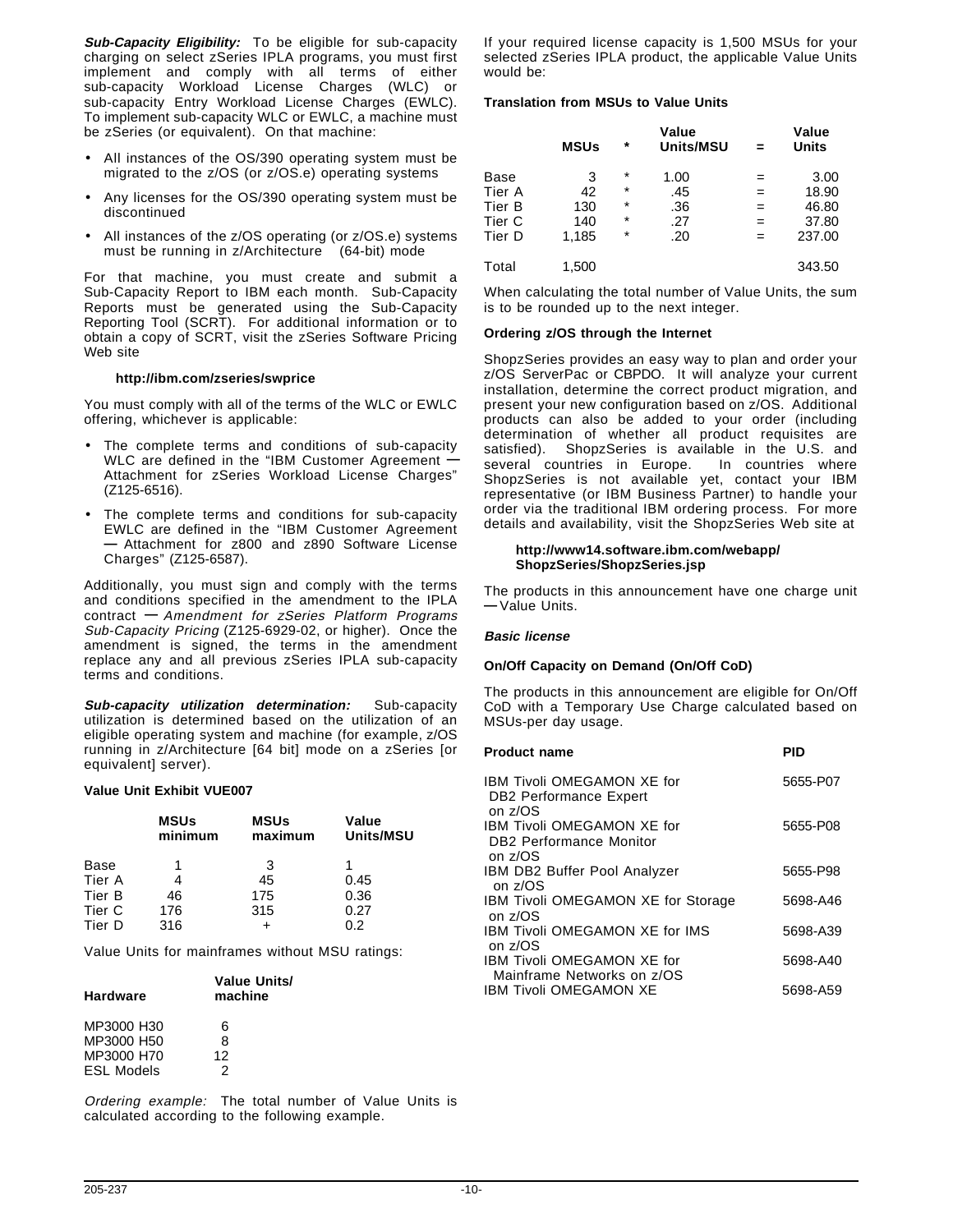**Program name:** IBM Tivoli OMEGAMON XE for DB2 Performance Expert on z/OS

**Program PID:** 5655-P07

| <b>Entitlement</b><br>identifier | <b>Description</b>                                                                      | License option/<br>pricing metric |
|----------------------------------|-----------------------------------------------------------------------------------------|-----------------------------------|
| S01228Z                          | IBM Tivoli OMEGAMON Basic OTC(1),<br>XE for DB2<br><b>Performance Expert</b><br>on z/OS | Per MSU-day TUC                   |

(1) OTC = One-time charge

**Program name:** Tivoli OMEGAMON XE for DB2 Performance Monitor on z/OS, V3

**Program PID:** 5655-P08

| Entitlement<br>identifier        | <b>Description</b>                                                            | License option/<br>pricing metric |
|----------------------------------|-------------------------------------------------------------------------------|-----------------------------------|
| S012295                          | IBM Tivoli OMEGAMON Basic OTC,<br>XE for DB2 Perform-<br>Perf Monitor on z/OS | Per MSU-day TUC                   |
| Analyzer on z/OS                 | Program name: IBM DB2 Buffer Pool                                             |                                   |
|                                  | Program PID: 5655-P98                                                         |                                   |
| <b>Entitlement</b><br>identifier | <b>Description</b>                                                            | License option/<br>pricing metric |
| S01229C                          | IBM DB2 Buffer Pool<br>Analyzer on z/OS                                       | Basic OTC,<br>Per MSU-day TUC     |
| for Storage on z/OS              | Program name: IBM Tivoli OMEGAMON XE                                          |                                   |
|                                  | Program PID: 5698-A46                                                         |                                   |
| Entitlement<br>identifier        | <b>Description</b>                                                            | License option/<br>pricing metric |
| S01252F                          | IBM Tivoli OMEGAMON Basic OTC,<br>XE Storage on z/OS                          | Per MSU-day TUC                   |
| for IMS on z/OS                  | Program name: IBM Tivoli OMEGAMON XE                                          |                                   |
|                                  | <b>Program PID: 5698-A39</b>                                                  |                                   |
| Entitlement<br>identifier        | <b>Description</b>                                                            | License option/<br>pricing metric |
| S01252S                          | IBM Tivoli OMEGAMON Basic OTC,<br>XE for IMS on z/OS                          | Per MSU-day TUC                   |
|                                  | Program name: IBM Tivoli OMEGAMON XE<br>for Mainframe Networks                |                                   |
|                                  | Program PID: 5698-A40                                                         |                                   |
| Entitlement<br>identifier        | <b>Description</b>                                                            | License option/<br>pricing metric |
| S01252L                          | IBM Tivoli OMEGAMON Basic OTC,<br><b>XE for Mainframe</b><br>Networks         | Per MSU-day TUC                   |

**Program name:** IBM Tivoli OMEGAMON XE on z/OS

**Program PID:** 5698-A59

| <b>Entitlement</b><br>identifier | <b>Description</b>                           | License option/<br>pricing metric |
|----------------------------------|----------------------------------------------|-----------------------------------|
| S012523                          | IBM Tivoli OMEGAMON Basic OTC,<br>XF on z/OS | Per MSU-day TUC                   |

#### **New licensees**

Orders for new licenses will be accepted now.

Shipment will begin on the planned availability date.

#### **Basic license**

**Translation from MSUs to Value Units**

|        | <b>MSUs</b> | Value<br>Units/<br><b>MSU</b> |
|--------|-------------|-------------------------------|
| Base   | $1 - 3$     | 1.00                          |
| Tier A | $4 - 45$    | .45                           |
| Tier B | 46-175      | .36                           |
| Tier C | 176-315     | .27                           |
| Tier D | $316+$      | .20                           |

To order, specify the program product number and the appropriate license or charge option. Also, specify the desired distribution medium. To suppress shipment of media, select the license-only option in CFSW.

**Program name:** IBM Tivoli OMEGAMON XE for DB2 Performance Expert on z/OS

**Program PID:** 5655-P07

| Entitlement<br>identifier | <b>Description</b>                                                               | License option/<br>pricing metric                              |
|---------------------------|----------------------------------------------------------------------------------|----------------------------------------------------------------|
| S01228Z                   | <b>IBM Tivoli</b><br>OMEGAMON XE for<br><b>DB2</b> Performance<br>Expert on z/OS | Basic OTC.<br>per Value Units<br>Trade-ups,<br>per Value Units |

| Orderable<br>supply ID<br>Language |              | <b>Distribution</b><br>medium |  |
|------------------------------------|--------------|-------------------------------|--|
| S012290                            | U.S. English | 3480 Tape Cartridge           |  |

**Subscription and Support PID:** 5655-R07

| <b>Entitlement</b><br>identifier | <b>Description</b>                                                                              | License option/<br>pricing metric                                                                           |
|----------------------------------|-------------------------------------------------------------------------------------------------|-------------------------------------------------------------------------------------------------------------|
| S0122MR                          | <b>IBM Tivoli</b><br><b>OMEGAMON XE</b><br>for DB <sub>2</sub><br>Performance<br>Expert on z/OS | <b>SW Subscription</b><br>and Support<br>AS Decline SW S&S<br>No Charge SW S&S<br>Registration<br>No Charge |
| Orderable<br>supply ID           | Language                                                                                        | <b>Distribution</b><br>medium                                                                               |
| S0122MS                          | English                                                                                         | Hardcopy publication                                                                                        |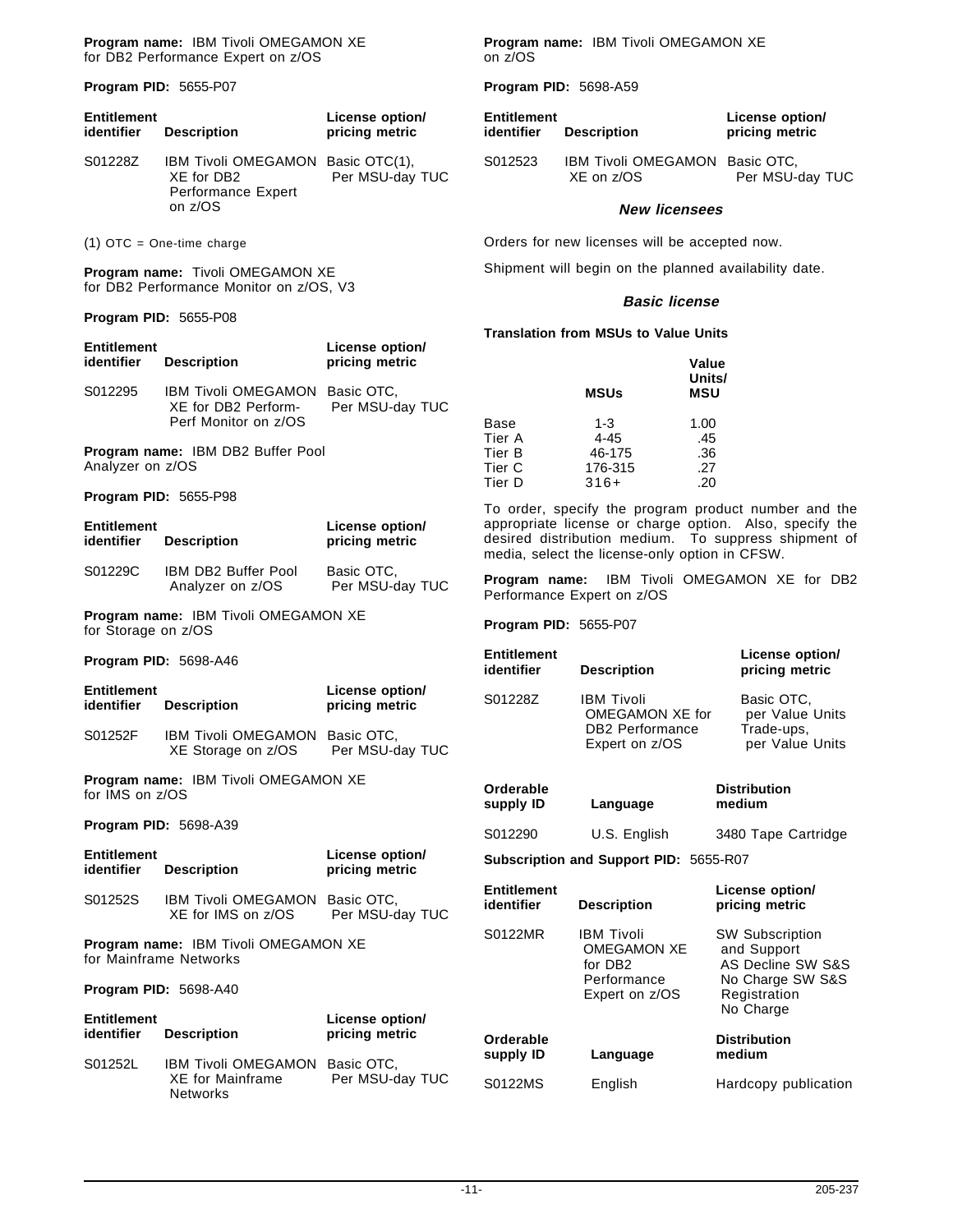**Program name:** IBM Tivoli OMEGAMON XE for DB2 Performance Monitor on z/OS

**Program PID:** 5655-P08

| <b>Entitlement</b><br>identifier | <b>Description</b>                                                                                  | License option/<br>pricing metric                                                                                      | Entitlement<br>identifier |
|----------------------------------|-----------------------------------------------------------------------------------------------------|------------------------------------------------------------------------------------------------------------------------|---------------------------|
| S012295                          | <b>IBM Tivoli</b><br><b>OMEGAMON XE</b><br>for DB <sub>2</sub><br>Performance<br>Monitor on z/OS    | Basic OTC,<br>per Value Units<br>Trade-ups,<br>per Value Units                                                         | S01252F                   |
| Orderable<br>supply ID           | Language                                                                                            | <b>Distribution</b><br>medium                                                                                          | Orderable<br>supply ID    |
| S012296                          | U.S. English                                                                                        | 3480 Tape Cartridge                                                                                                    | S01252G                   |
|                                  | Subscription and Support PID: 5655-R08                                                              |                                                                                                                        | Subscriptio               |
| <b>Entitlement</b><br>identifier | <b>Description</b>                                                                                  | License option/<br>pricing metric                                                                                      | Entitlement<br>identifier |
| S0122MV                          | <b>IBM Tivoli</b><br><b>OMEGAMON XE</b><br>for DB <sub>2</sub><br>Performance<br>Monitor<br>on z/OS | <b>SW Subscription</b><br>and Support<br><b>AS Decline SW S&amp;S</b><br>No Charge SW S&S<br>Registration<br>No Charge | S011KW6                   |
| Orderable<br>supply ID           | Language                                                                                            | <b>Distribution</b><br>medium                                                                                          | Orderable<br>supply ID    |
| S0122MW                          | English                                                                                             | Hardcopy publication                                                                                                   | S011KW7                   |
|                                  |                                                                                                     | Program name: IBM DB2 Buffer Pool Analyzer on z/OS                                                                     | Program n<br>z/OS         |
| Program PID: 5655-P98            |                                                                                                     |                                                                                                                        | Program Pl                |
| <b>Entitlement</b><br>identifier | <b>Description</b>                                                                                  | License option/<br>pricing metric                                                                                      | Entitlement<br>identifier |
| S01229C                          | IBM DB2 Buffer<br>Pool Analyzer<br>on z/OS                                                          | Basic OTC,<br>per Value Units                                                                                          | S01252S                   |
| Orderable<br>supply ID           | Language                                                                                            | <b>Distribution</b><br>medium                                                                                          | Orderable<br>supply ID    |
| S01229D                          | U.S. English                                                                                        | 3480 Tape Cartridge                                                                                                    | S01252T                   |
|                                  | Subscription and Support PID: 5655-E55                                                              |                                                                                                                        | Subscriptio               |
| <b>Entitlement</b><br>identifier | <b>Description</b>                                                                                  | License option/<br>pricing metric                                                                                      | Entitlement<br>identifier |
| S00VZFD                          | IBM DB2 Buffer<br>Pool Analyzer<br>on z/OS                                                          | <b>SW Subscription</b><br>and Support<br>AS Decline SW S&S<br>No Charge SW S&S<br>Registration<br>No Charge            | S011KWP                   |
| Orderable<br>supply ID           | Language                                                                                            | <b>Distribution</b><br>medium                                                                                          | Orderable<br>supply ID    |
| S00VZFF                          | English                                                                                             | Hardcopy publication                                                                                                   | S011KWR                   |

**Program name:** IBM Tivoli OMEGAMON XE for Storage on z/OS

**Program PID:** 5698-A46

| <b>Entitlement</b><br>identifier                        | <b>Description</b>                                                | License option/<br>pricing metric                                                                           |  |
|---------------------------------------------------------|-------------------------------------------------------------------|-------------------------------------------------------------------------------------------------------------|--|
| S01252F                                                 | <b>IBM Tivoli</b><br><b>OMEGAMON XE</b><br>for Storage<br>on z/OS | Basic OTC,<br>per Value Units                                                                               |  |
| Orderable<br>supply ID                                  | Language                                                          | Distribution<br>medium                                                                                      |  |
| S01252G                                                 | U.S. English                                                      | 3480 Tape Cartridge                                                                                         |  |
|                                                         | Subscription and Support PID: 5608-S77                            |                                                                                                             |  |
| <b>Entitlement</b><br>identifier                        | <b>Description</b>                                                | License option/<br>pricing metric                                                                           |  |
| S011KW6                                                 | <b>IBM Tivoli</b><br><b>OMEGAMON XE</b><br>for Storage<br>on z/OS | <b>SW Subscription</b><br>and Support<br>AS Decline SW S&S<br>No Charge SW S&S<br>Registration<br>No Charge |  |
| Orderable<br>supply ID                                  | Language                                                          | <b>Distribution</b><br>medium                                                                               |  |
| S011KW7                                                 | English                                                           | Hardcopy publication                                                                                        |  |
| Program name: IBM Tivoli OMEGAMON XE for IMS on<br>z/OS |                                                                   |                                                                                                             |  |
| Program PID: 5698-A39                                   |                                                                   |                                                                                                             |  |
| Entitlement<br>identifier                               | <b>Description</b>                                                | License option/<br>pricing metric                                                                           |  |
| S01252S                                                 | <b>IBM Tivoli</b><br><b>OMEGAMON XE</b><br>for IMS<br>on z/OS     | Basic OTC,<br>per Value Units                                                                               |  |
| Orderable<br>supply ID                                  | Language                                                          | <b>Distribution</b><br>medium                                                                               |  |
| S01252T                                                 | U.S. English                                                      | 3480 Tape Cartridge                                                                                         |  |
|                                                         | Subscription and Support PID: 5608-S75                            |                                                                                                             |  |
| <b>Entitlement</b><br>identifier                        | <b>Description</b>                                                | License option/<br>pricing metric                                                                           |  |
| S011KWP                                                 | <b>IBM Tivoli</b><br><b>OMEGAMON XE</b><br>for IMS<br>on z/OS     | <b>SW Subscription</b><br>and Support<br>AS Decline SW S&S<br>No Charge SW S&S<br>Registration<br>No Charge |  |
| Orderable<br>supply ID                                  | Language                                                          | <b>Distribution</b><br>medium                                                                               |  |

English Hardcopy publication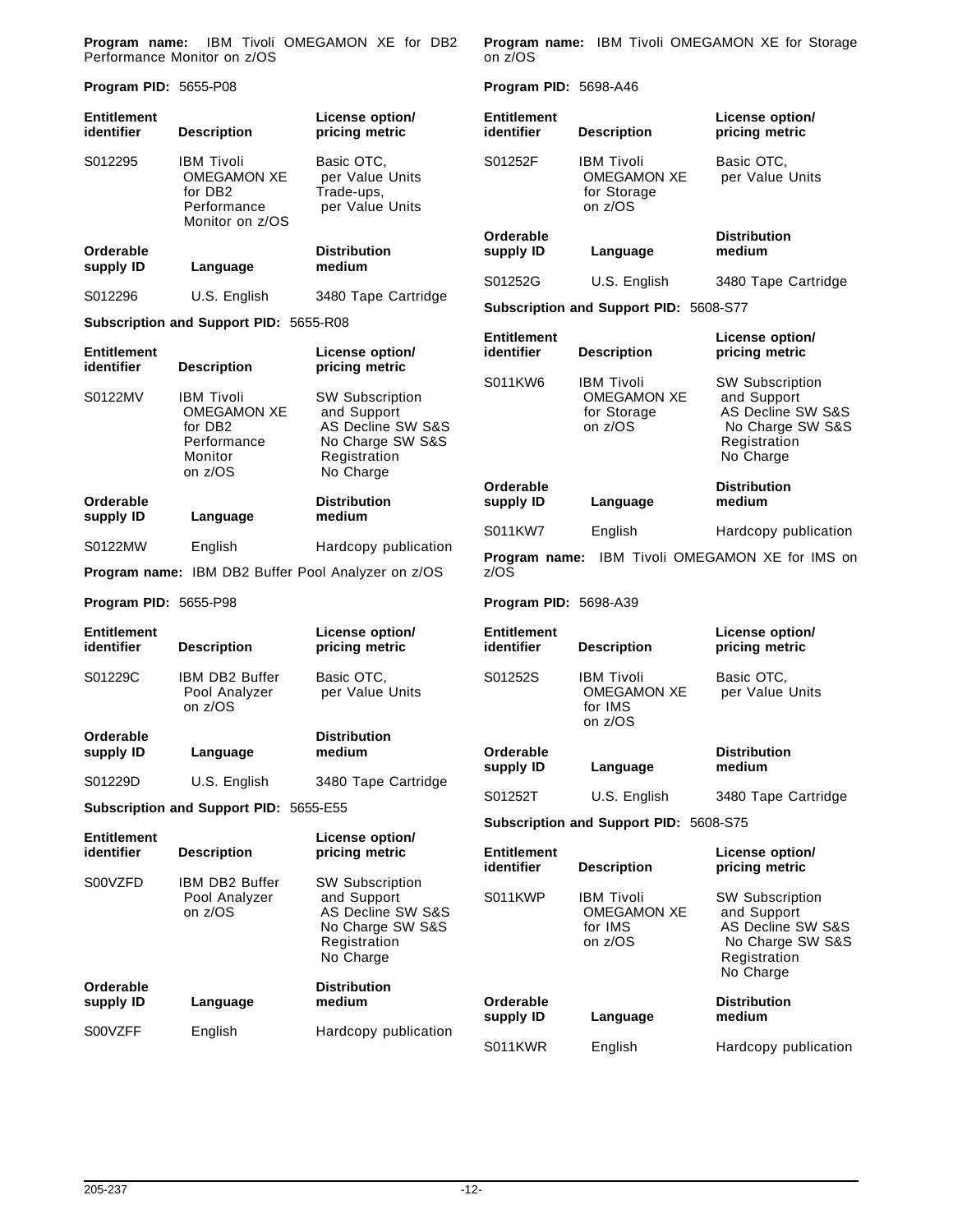**Program name:** IBM Tivoli OMEGAMON XE for Mainframe **Networks** 

**Program PID:** 5698-A40

| <b>Entitlement</b><br>identifier              | <b>Description</b>                                                   | License option/<br>pricing metric     |  |
|-----------------------------------------------|----------------------------------------------------------------------|---------------------------------------|--|
| S01252L                                       | <b>IBM Tivoli</b><br>OMEGAMON XE<br>for Mainframe<br><b>Networks</b> | Basic OTC.<br>per Value Units         |  |
| Orderable<br>supply ID                        | Language                                                             | <b>Distribution</b><br>medium         |  |
| S01252M                                       | U.S. English                                                         | 3480 Tape Cartridge                   |  |
| <b>Subscription and Support PID: 5608-S76</b> |                                                                      |                                       |  |
| <b>Entitlement</b><br>identifier              | <b>Description</b>                                                   | License option/<br>pricing metric     |  |
| S011KWL                                       | <b>IBM Tivoli</b><br>OMEGAMON XE for                                 | <b>SW Subscription</b><br>and Support |  |

Mainframe AS Decline SW S&S Networks No Charge SW S&S Registration No Charge **Orderable Distribution supply ID Language medium**

S011KWM English Hardcopy publication

**Program name:** IBM Tivoli OMEGAMON XE on z/OS

**Program PID:** 5698-A59

| <b>Entitlement</b><br>identifier | <b>Description</b>                          | License option/<br>pricing metric |
|----------------------------------|---------------------------------------------|-----------------------------------|
| S012523                          | IBM Tivoli<br><b>OMEGAMON XE</b><br>on z/OS | Basic OTC.<br>per Value Units     |
| Orderable<br>supply ID           | Language                                    | <b>Distribution</b><br>medium     |
| S012524                          | U.S. English                                | 3480 Tape Cartridge               |

**Subscription and Support PID:** 5608-S81

| <b>Entitlement</b><br>identifier | <b>Description</b>                                 | License option/<br>pricing metric                                                                           |
|----------------------------------|----------------------------------------------------|-------------------------------------------------------------------------------------------------------------|
| S011KX1                          | <b>IBM Tivoli</b><br><b>OMEGAMON XE</b><br>on z/OS | <b>SW Subscription</b><br>and Support<br>AS Decline SW S&S<br>No Charge SW S&S<br>Registration<br>No Charge |
| Orderable<br>supply ID           | Language                                           | <b>Distribution</b><br>medium                                                                               |
| S011KX2                          | English                                            | Hardcopy publication                                                                                        |

#### **Subscription and Support**

To receive voice technical support via telephone during normal business hours and future releases and versions at no additional charge, Subscription and Support must be ordered. The capacity of Subscription and Support (for

example, Value Units or number of processors) must be the same as the capacity ordered for the product licenses.

To order, specify the Subscription and Support program product number and the appropriate license or charge option.

IBM is also providing Subscription and Support for these products via a separately purchased offering under the terms of the IBM International Agreement for Acquisition of Support (IAAS). This offering:

- Includes and extends the support services provided in the base support to include technical support via telephone during normal business hours.
- Entitles customers to future releases and versions at no additional charge. Note that the customer is not entitled to new products.

When Subscription and Support is ordered, the charges will renew automatically annually unless cancelled by the customer.

#### **Customized Offerings**

Product media is shipped only via Customized Offerings (for example, CBPDO, ServerPac, SystemPac<sup>®</sup>). Non-customized items (CDs, diskettes, source media, media kits) will continue to be shipped via the stand-alone product.

## **Terms and conditions**

**Licensing:** IBM International Program License Agreement. PoEs are required for all authorized use.

These products are licensed under the IBM Program License Agreement (IPLA), and the associated Agreement for Acquisition of Software Maintenance, which provides for support with ongoing access to releases and versions of the program. These programs have a one-time license charge for use of the program and an annual renewable charge for the enhanced support that includes telephone assistance (voice support for defects during normal business hours) as well as access to updates, releases, and versions of the program as long as support is in effect. S/390 and zSeries IBM Operational Support Services **—** SoftwareXcel is an option for those customers who desire added services.

**Limited warranty applies:** Yes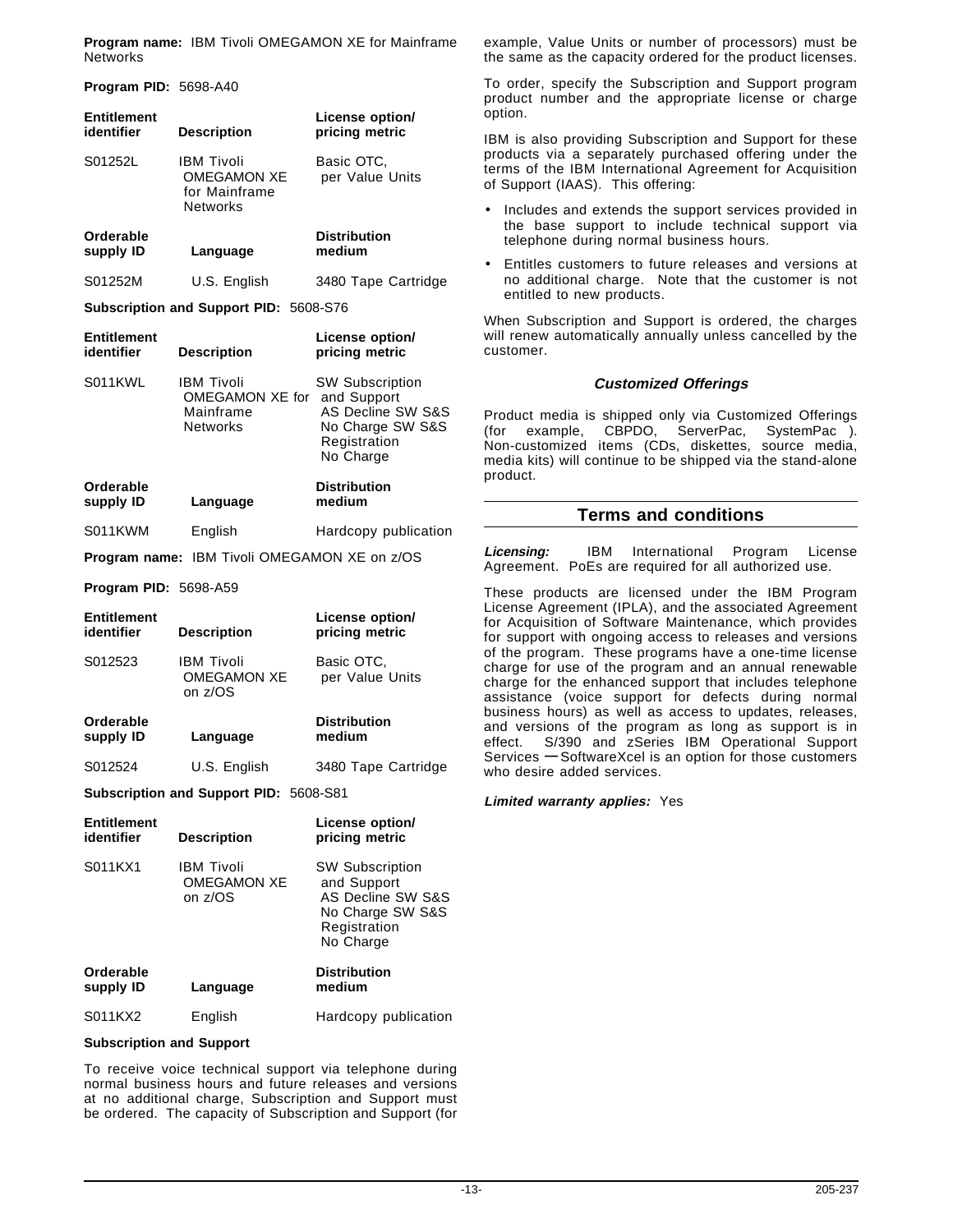**Warranty:** This program has warranty for a minimum of one year from acquisition from IBM or authorized IBM Business Partner. The warranty provided to the customer, for at least one year from acquisition, is access to databases (read Web sites) for program information and FAQs, including any known fixes to defects, which the customer can download or obtain otherwise and install at leisure.

**Program support:** Enhanced Support, called Subscription and Support, includes telephone assistance (voice support for defects during normal business hours) as well as access to updates, releases, and versions of the program as long as support is in effect. The customer will be notified of discontinuance of support with 12 months' notice.

**Money-back guarantee:** If for any reason you are dissatisfied with the program, return it within 30 days from the invoice date, to the party (either IBM or its reseller) from whom you acquired it, for a refund. This applies only to your first acquisition of the program.

#### **Copy and use on home/portable computer:** No

#### **Volume orders (IVO):** No

#### **Passport Advantage applies:** No

For Operating System software, the revised IBM Operational Support Services **—** SoftwareXcel offering will provide support for those operating systems and associated products that are not available with the newly announced Software Maintenance offering. This will ensure total support coverage for your enterprise needs, including IBM and selected non-IBM products. For complete lists of products supported under both the current and revised SoftwareXcel offering, visit

#### **http://www.ibm.com/services/sl/products**

For additional information on the revised IBM Operational Support Services, refer to Services Announcement 601-023, dated July 10, 2001.

#### **IBM Operational Support Services — SoftwareXcel:** Yes

#### **iSeries Software Maintenance applies:** No

#### **Variable charges apply:** No

**Educational allowance available:** Yes, 15% education allowance applies to qualified education institution customers.

Over time, customers will be contacted by IBM to migrate their use entitlements from the current portfolio to the replacement product. The table that follows provides a mapping, as well as whether or not a trade-up charge may apply. (A trade-up is an incremental license fee to move up from one product to another). Customers unwilling or unable to migrate to the replacement offering will be migrated to the same offering, but under Value Unit pricing. The customer must be current on maintenance to be eligible for migrations. Customers not current will have to pay a get-current or a maintenance reinstatement fee. The migration is for the same capacity as currently licensed when converted to the pricing metric announced for the replacement offering (for example, MIPS or other metric > MSUs/Value Units). Initial migration quotes will be generated using standard MIPS-> MSU or similar ratios, though customers will be migrated to ensure that they are entitled to use the software on the same systems that they are currently managing by adjusting the MSU quantities where required.

| <b>Existing</b><br>product | <b>Existing product name</b>                              | Replace-<br>ment | Replacement<br>name                                            |
|----------------------------|-----------------------------------------------------------|------------------|----------------------------------------------------------------|
| 5608-C14                   | <b>IBM Tivoli OMEGAMON XE</b><br>on z/OS V2.2.1           | 5698-A59         | <b>IBM Tivoli OMEGAMON XE</b><br>for z/OS V3.1.0               |
| 5608-A04                   | IBM Tivoli OMEGAMON II<br>for MVS V5.2.0                  | 5698-A59         | <b>IBM Tivoli OMEGAMON XE</b><br>for z/OS V3.1.0               |
| 5608-A22                   | <b>IBM Tivoli</b><br>Command Center for<br>Sysplex V2.2.0 | 5698-A59         | <b>IBM Tivoli OMEGAMON XE</b><br>for z/OS V3.1.0               |
| 5608-A09                   | IBM Tivoli OMEGAMON XE<br>for OS/390 V1.4.0               | 5698-A59         | <b>IBM Tivoli OMEGAMON XE</b><br>for z/OS V3.1.0               |
| 5608-A41                   | IBM Tivoli OMEGAMON XE<br>for Sysplex V2.2.0              | 5698-A59         | <b>IBM Tivoli OMEGAMON XE</b><br>for z/OS V3.1.0               |
| 5608-C10                   | IBM Tivoli OMEGAMON XE<br>for Storage on<br>z/OS V2.1.0   | 5698-A46         | <b>IBM Tivoli OMEGAMON XE</b><br>for Storage on<br>z/OS V3.1.0 |
| 5608-A05                   | <b>IBM Tivoli OMEGAMON II</b><br>for SMS V5.4.0           | 5698-A46         | <b>IBM Tivoli OMEGAMON XE</b><br>for Storage on<br>z/OS V3.1.0 |
| 5608-A10                   | <b>IBM Tivoli OMEGAMON XE</b><br>for Storage V1.0.0       | 5698-A46         | <b>IBM Tivoli OMEGAMON XE</b><br>for Storage on<br>z/OS V3.1.0 |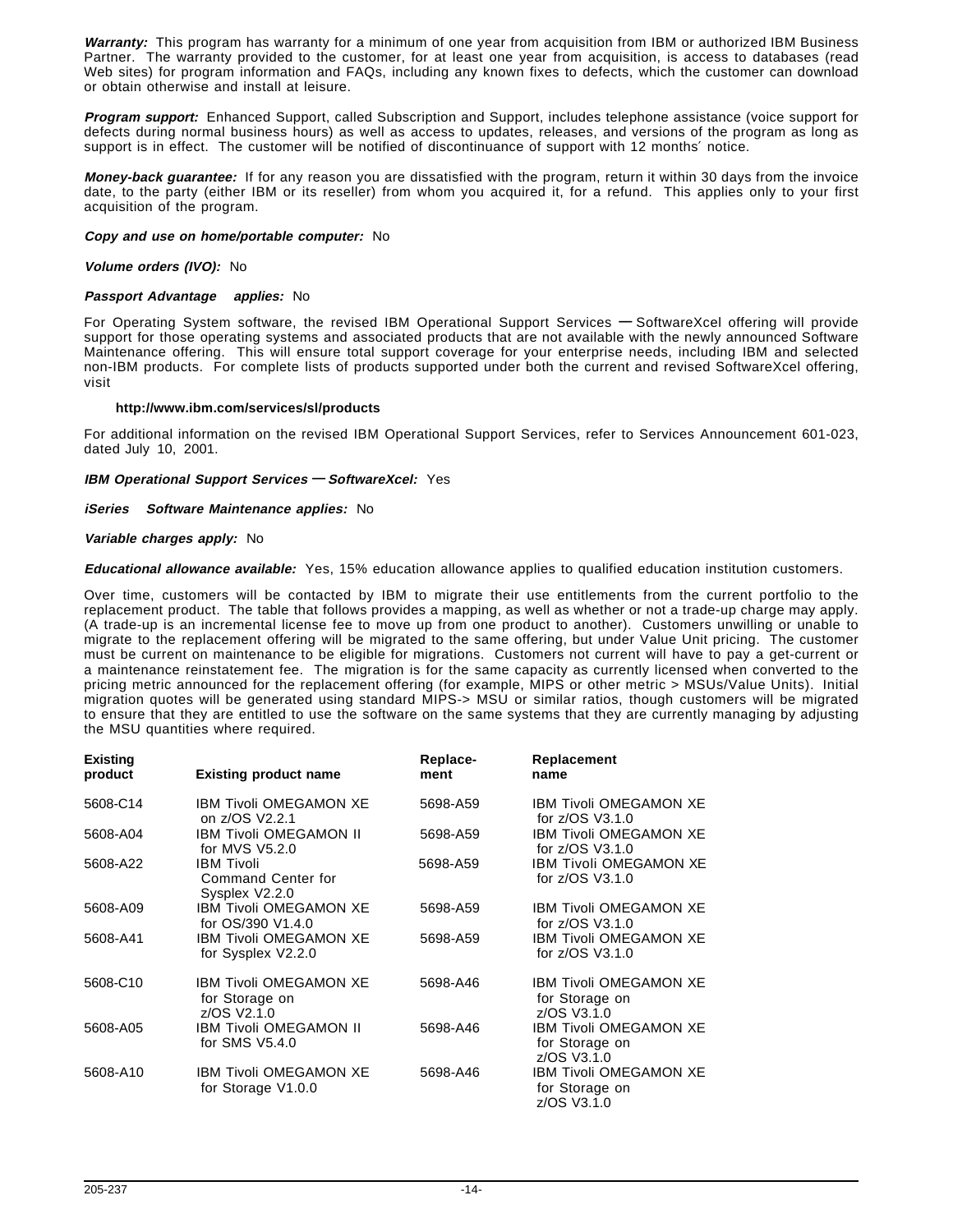| <b>Existing</b><br>product | <b>Existing product name</b>                                                               | Replace-<br>ment | Replacement<br>name                                               |
|----------------------------|--------------------------------------------------------------------------------------------|------------------|-------------------------------------------------------------------|
| 5608-C09                   | <b>IBM Tivoli OMEGAMON XE</b><br>for Mainframe Networks<br>V2.1.0                          | 5698-A40         | <b>IBM Tivoli OMEGAMON XE</b><br>for Mainframe<br>Networks V3.1.0 |
| 5608-A37                   | <b>IBM Tivoli OMEGAMON II</b><br>for Mainframe Networks<br>V5.2.0                          | 5698-A40         | <b>IBM Tivoli OMEGAMON XE</b><br>for Mainframe<br>Networks V3.1.0 |
| 5608-C08                   | <b>IBM Tivoli OMEGAMON XE</b><br>for IMS on z/OS V2.2.1                                    | 5698-A39         | <b>IBM Tivoli OMEGAMON XE</b><br>for IMS on<br>z/OS V3.1.0        |
| 5608-A36                   | <b>IBM Tivoli OMEGAMON II</b><br>for DBCTL V5.1.0                                          | 5698-A39         | <b>IBM Tivoli OMEGAMON XE</b><br>for IMS on<br>z/OS V3.1.0        |
| 5608-A03                   | <b>IBM Tivoli OMEGAMON II</b><br>for IMS V5.1.0                                            | 5698-A39         | <b>IBM Tivoli OMEGAMON XE</b><br>for IMS on<br>z/OS V3.1.0        |
| 5608-A45                   | <b>IBM Tivoli</b><br><b>Command Center</b><br>for IMSPlex with<br><b>DBCTL V2.2.0</b>      | 5698-A39         | <b>IBM Tivoli OMEGAMON XE</b><br>for IMS on<br>z/OS V3.1.0        |
| 5608-A32                   | <b>IBM Tivoli</b><br><b>Command Center for</b><br><b>IMSplex with</b><br><b>IMS V2.2.0</b> | 5698-A39         | <b>IBM Tivoli OMEGAMON XE</b><br>for IMS on<br>z/OS V3.1.0        |
| 5608-A39                   | <b>IBM Tivoli OMEGAMON XE</b><br>for IMS V1.0.0                                            | 5698-A39         | <b>IBM Tivoli OMEGAMON XE</b><br>for IMS on<br>z/OS V3.1.0        |
| 5608-A08                   | <b>IBM Tivoli OMEGAMON XE</b><br>for IMSplex V2.2.0                                        | 5698-A39         | <b>IBM Tivoli OMEGAMON XE</b><br>IMS on<br>z/OS V3.1.0            |

The products listed below do not have formal tradeups and customers should be migrated according to the migration delegation document.

| <b>Existing</b><br>product | <b>Existing product name</b>                                     | Replace-<br>ment | Replacement<br>name                                                    |
|----------------------------|------------------------------------------------------------------|------------------|------------------------------------------------------------------------|
| 5608-A02                   | <b>IBM Tivoli OMEGAMON II</b><br>for DB2 V5.2.0                  | 5655-CXE         | <b>IBM Tivoli OMEGAMON XE</b><br>for DB <sub>2</sub> on<br>z/OS V4.0.0 |
| 5608-A21                   | <b>IBM Tivoli</b><br><b>Command Center</b><br>for DB2plex V2.2.0 | 5655-CXE         | <b>IBM Tivoli OMEGAMON XE</b><br>for DB <sub>2</sub> on<br>z/OS V4.0.0 |
| 5608-A07                   | IBM Tivoli OMEGAMON XE<br>for DB2 1.0.0                          | 5655-CXE         | IBM Tivoli OMEGAMON XE<br>for DB <sub>2</sub> on<br>z/OS V4.0.0        |
| 5608-A38                   | <b>IBM Tivoli OMEGAMON XE</b><br>for DB2plex V2.2.0              | 5655-CXE         | <b>IBM Tivoli OMEGAMON XE</b><br>for DB <sub>2</sub> on<br>z/OS V4.0.0 |
| 5608-A67                   | <b>IBM Tivoli OMEGAMON XE</b><br>for DB2 on z/OS V3.0.0          | 5655-CXE         | <b>IBM Tivoli OMEGAMON XE</b><br>for DB <sub>2</sub> on<br>z/OS V4.0.0 |

The products listed below require Tradeup according to the schedule that follows:

| <b>Existing product</b> | <b>Existing product name</b>                        |
|-------------------------|-----------------------------------------------------|
| 5608-S68 (S&S PID)      | <b>IBM Tivoli OMEGAMON XE</b><br>for DB2 on z/OS    |
| 5655-E81 (S&S PID)      | <b>DB2 Performance Monitor</b><br>for $z/\text{OS}$ |
| 5655-131 (S&S PID)      | <b>DB2 Performance Expert</b><br>for $z/\text{OS}$  |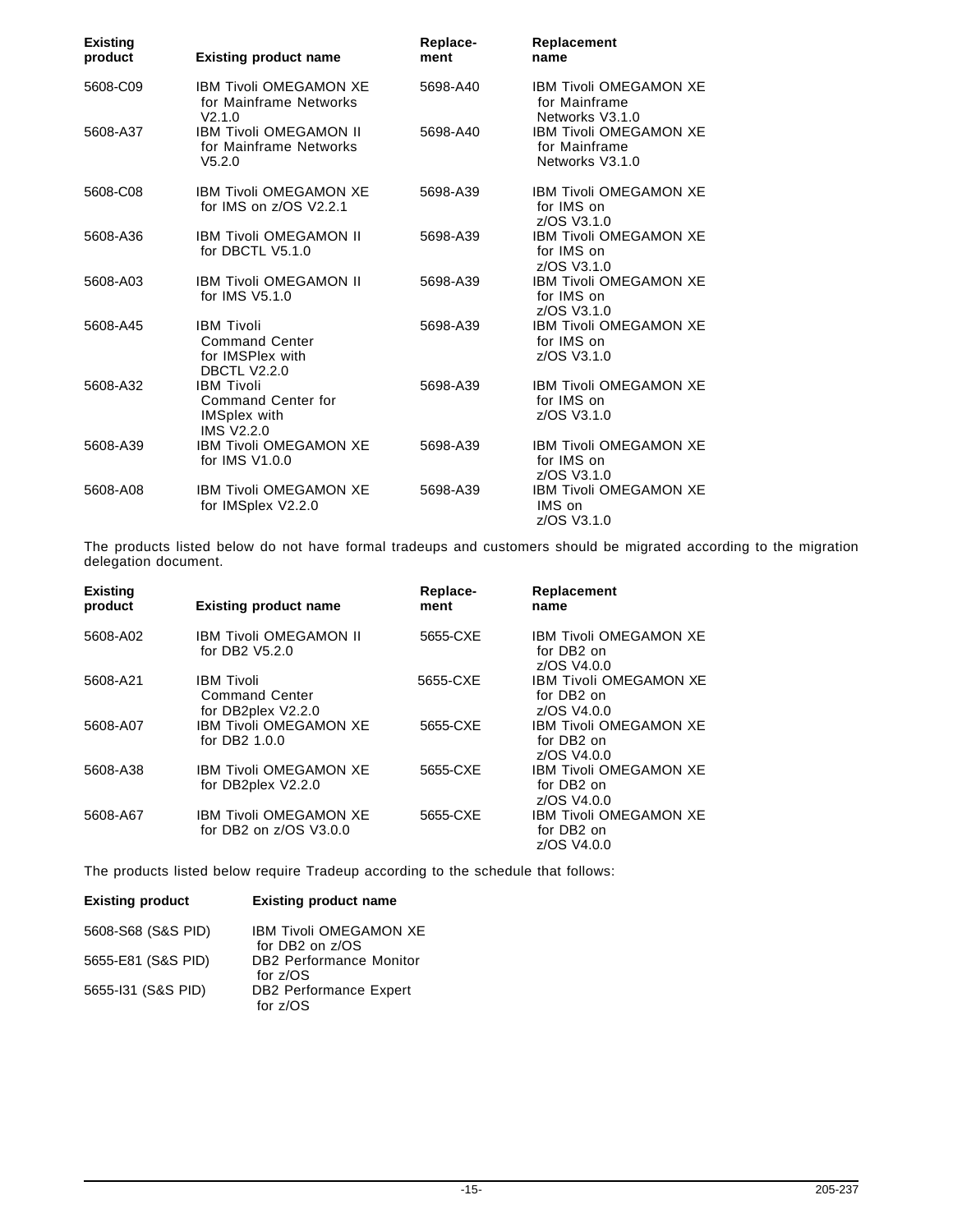| oustomer nas:                                                                                                                                     | Customer wants:                                                                               | ı rageup         |
|---------------------------------------------------------------------------------------------------------------------------------------------------|-----------------------------------------------------------------------------------------------|------------------|
| 5608-S68 S&S for<br><b>IBM Tivoli</b><br>OMEGAMON XE for<br>DB2 on z/OS<br>V4.0.0 or 5655-E81<br>S&S for DB2<br>Performance<br>Monitor for z/OS   | 5655-P08-IBM Tivoli<br>OMEGAMON XE for<br>Performance<br>Monitor on<br>z/OS V1.1.0            | Yes              |
| 5608-S68 S&S for<br><b>IBM Tivoli</b><br>OMEGAMON XE for<br>DB2 on z/OS<br>V4.0.0 and 5655-E81<br>S&Sfor DB2<br>Performance<br>Monitor for z/OS   | 5655-P08-IBM Tivoli<br>OMEGAMON XE for<br><b>DB2 Performance</b><br>Monitor on<br>z/OS V1.1.0 | Yes-No<br>Charge |
| 5608-S68 S&S for<br><b>IBM Tivoli</b><br>OMEGAMON XE for<br>DB2 on z/OS<br>V4.0.0 or 5655-131<br>S&S for DB2<br>Performance Expert<br>for $z/OS$  | 5655-P07-IBM Tivoli<br>OMEGAMON XE for<br><b>Performance Expert</b><br>on z/OS V1.1.          | Yes              |
| 5608-S68 S&S for<br><b>IBM Tivoli</b><br>OMEGAMON XE for<br>DB2 on z/OS<br>V4.0.0 and 5655-131<br>S&S for DB2<br>Performance Expert<br>for $z/OS$ | 5655-P07-IBM Tivoli<br>OMEGAMON XE for<br><b>DB2</b> Performance<br>Expert on<br>z/OS V1.1.0  | Yes-No<br>Charge |

**Customer has: Customer wants: Tradeup**

#### **Sub-capacity terms and conditions**

For sub-capacity terms and conditions, refer to the **Ordering information** section.

#### **Sub-capacity utilization determination**

For Sub-capacity utilization determination, refer to the **Ordering information** section.

Sub-capacity utilization is determined based on the utilization of an eligible operating system and machine (for example, z/OS running in z/Architecture [64 bit] mode on a zSeries [or equivalent] server).

Sub-capacity utilization is determined based on the utilization of a sub-capacity eligible reference product and machine.

#### **On/Off Capacity on Demand**

To be eligible for On/Off CoD pricing, customers must be enabled for temporary capacity on the corresponding hardware, and the required contract **—** Z125-6611, Attachment for Customer Initiated Upgrade and IBM On/Off Capacity on Demand **—** Software **—** must be signed prior to use.

#### **IBM Electronic Services**

IBM Global Services has transformed its delivery of hardware and software support services to put you on the road to higher systems availability. IBM Electronic Services is a Web-enabled solution that provides you with an exclusive, no-additional-charge enhancement to the service and support on the IBM @server®. You should benefit from greater system availability due to faster problem resolution and preemptive monitoring. IBM Electronic Services is comprised of two separate, but complementary, elements: IBM Electronic Services news page and IBM Electronic Service Agent™.

IBM Electronic Services news page provides you with a single Internet entry point that replaces the multiple entry points traditionally used by customers to access IBM Internet services and support. The news page enables you to gain easier access to IBM resources for assistance in resolving technical problems.

The IBM Electronic Service Agent is a no-additional-charge software that resides on your IBM system. It is designed to proactively monitor events and transmit system inventory information to IBM<br>on a periodic, customer-defined timetable. The IBM on a periodic, customer-defined timetable. Electronic Service Agent tracks system inventory, hardware error logs, and performance information. If the server is under a current IBM maintenance service agreement or within the IBM warranty period, the Service Agent automatically reports hardware problems to IBM. Early knowledge about potential problems enables IBM to provide proactive service that maintains higher system availability and performance. In addition, information collected through the Service Agent will be made available to IBM service support representatives when they are helping answer your questions or diagnosing problems.

To learn how IBM Electronic Services can work for you, visit

#### **http://www.ibm.com/support/electronic**

#### **Prices**

Information on charges is available at

#### **http:///www.ibm.com/support**

In the Electronic tools category, select the option for "Purchase/upgrade tools."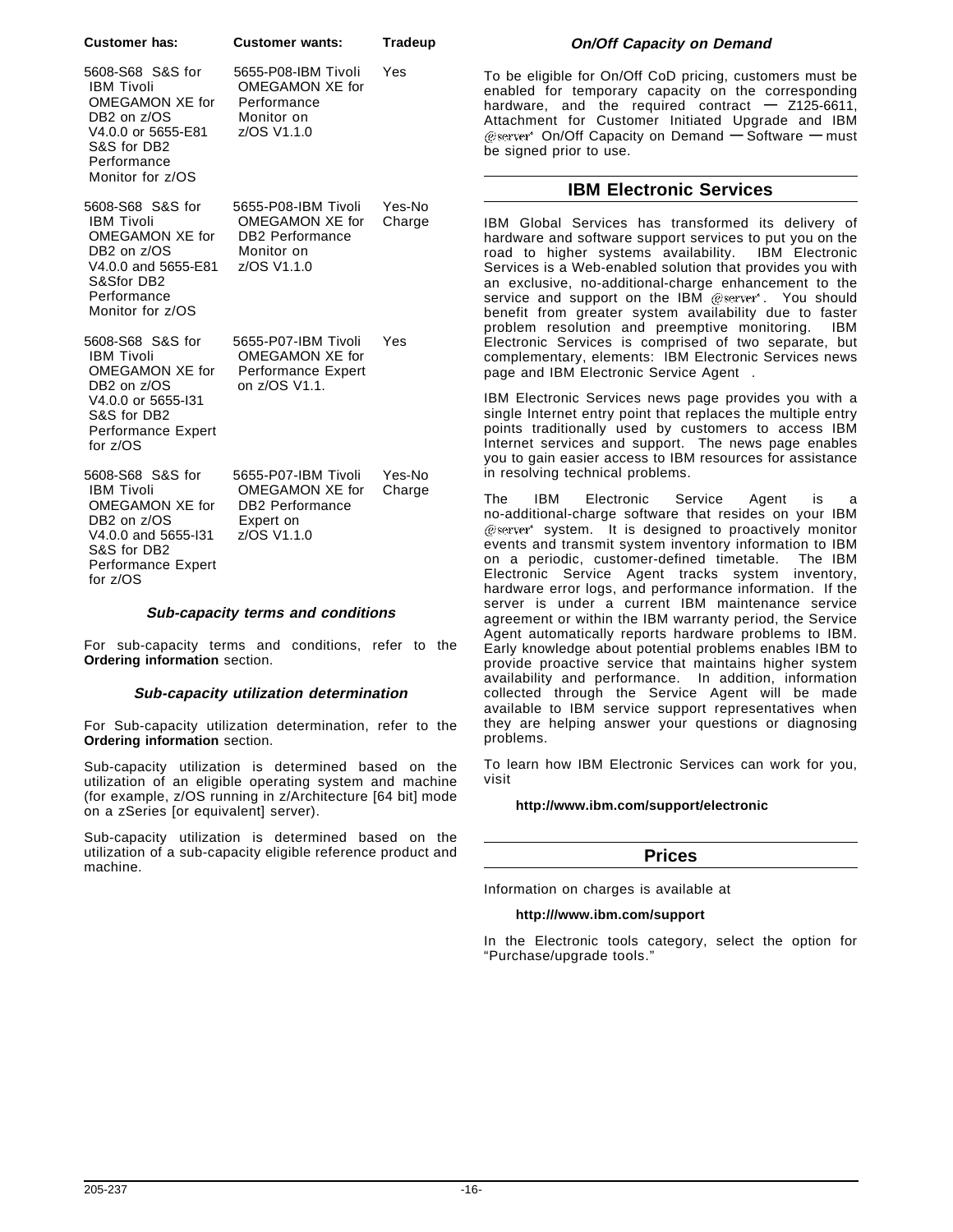**Program name:** IBM Tivoli OMEGAMON XE for DB2 Performance Expert on z/OS

**Program PID:** 5655-P07

| <b>Entitlement</b><br>identifier                   | <b>Description</b>                                                      | License option/<br>pricing metric                                                              |  |
|----------------------------------------------------|-------------------------------------------------------------------------|------------------------------------------------------------------------------------------------|--|
| S01228Z                                            | <b>IBM Tivoli OMEGAMON XE</b><br>for DB2 Performance<br>Expert on z/OS  | Basic OTC, per Value Units<br>Tradeups, per Value Units                                        |  |
| Subscription and Support PID: 5655-R07             |                                                                         |                                                                                                |  |
| <b>Entitlement</b><br>identifier                   | <b>Description</b>                                                      | License option/<br>pricing metric                                                              |  |
| S0122MR                                            | <b>IBM Tivoli OMEGAMON XE</b><br>for DB2 Performance<br>Expert on z/OS  | SW Subscription and Support<br>AS Decline SW S&S No Charge<br>SW S&S Registration No<br>Charge |  |
| Performance Monitor on z/OS                        | <b>Program name: IBM Tivoli OMEGAMON XE for DB2</b>                     |                                                                                                |  |
| Program PID: 5655-P08                              |                                                                         |                                                                                                |  |
| <b>Entitlement</b><br>identifier                   | <b>Description</b>                                                      | License option/<br>pricing metric                                                              |  |
| S012295                                            | <b>IBM Tivoli OMEGAMON XE</b><br>for DB2 Performance<br>Monitor on z/OS | Basic OTC, per Value Units<br>Trade-ups, per Value Units                                       |  |
| Subscription and Support PID: 5655-R08             |                                                                         |                                                                                                |  |
| <b>Entitlement</b><br>identifier                   | <b>Description</b>                                                      | License option/<br>pricing metric                                                              |  |
| S0122MV                                            | <b>IBM Tivoli OMEGAMON XE</b><br>for DB2 Performance<br>Monitor on z/OS | SW Subscription and Support<br>AS Decline SW S&S No<br>Charge                                  |  |
| Program name: IBM DB2 Buffer Pool Analyzer on z/OS |                                                                         |                                                                                                |  |
| Program PID: 5655-P98                              |                                                                         |                                                                                                |  |
| <b>Entitlement</b><br>identifier                   | <b>Description</b>                                                      | License option/<br>pricing metric                                                              |  |
| S01229C                                            | <b>IBM DB2 Buffer Pool</b><br>Analyzer on z/OS                          | Basic OTC, per Value Units                                                                     |  |
| Subscription and Support PID: 5655-E55             |                                                                         |                                                                                                |  |
| <b>Entitlement</b><br>identifier                   | <b>Description</b>                                                      | License option/<br>pricing metric                                                              |  |
| S00VZFD                                            | <b>IBM DB2 Buffer Pool</b><br>Analyzer on z/OS                          | SW Subscription and Support<br>AS Decline SW S&S No Charge<br>SW S&S Registration No<br>Charge |  |
|                                                    | <b>Program name:</b> IBM Tivoli OMEGAMON XE for Storage on z/OS         |                                                                                                |  |
| Program PID: 5698-A46                              |                                                                         |                                                                                                |  |
| <b>Entitlement</b><br>identifier                   | <b>Description</b>                                                      | License option/<br>pricing metric                                                              |  |
| S01252F                                            | IBM Tivoli OMEGAMON XE                                                  | Basic OTC, per Value Units                                                                     |  |

for Storage on z/OS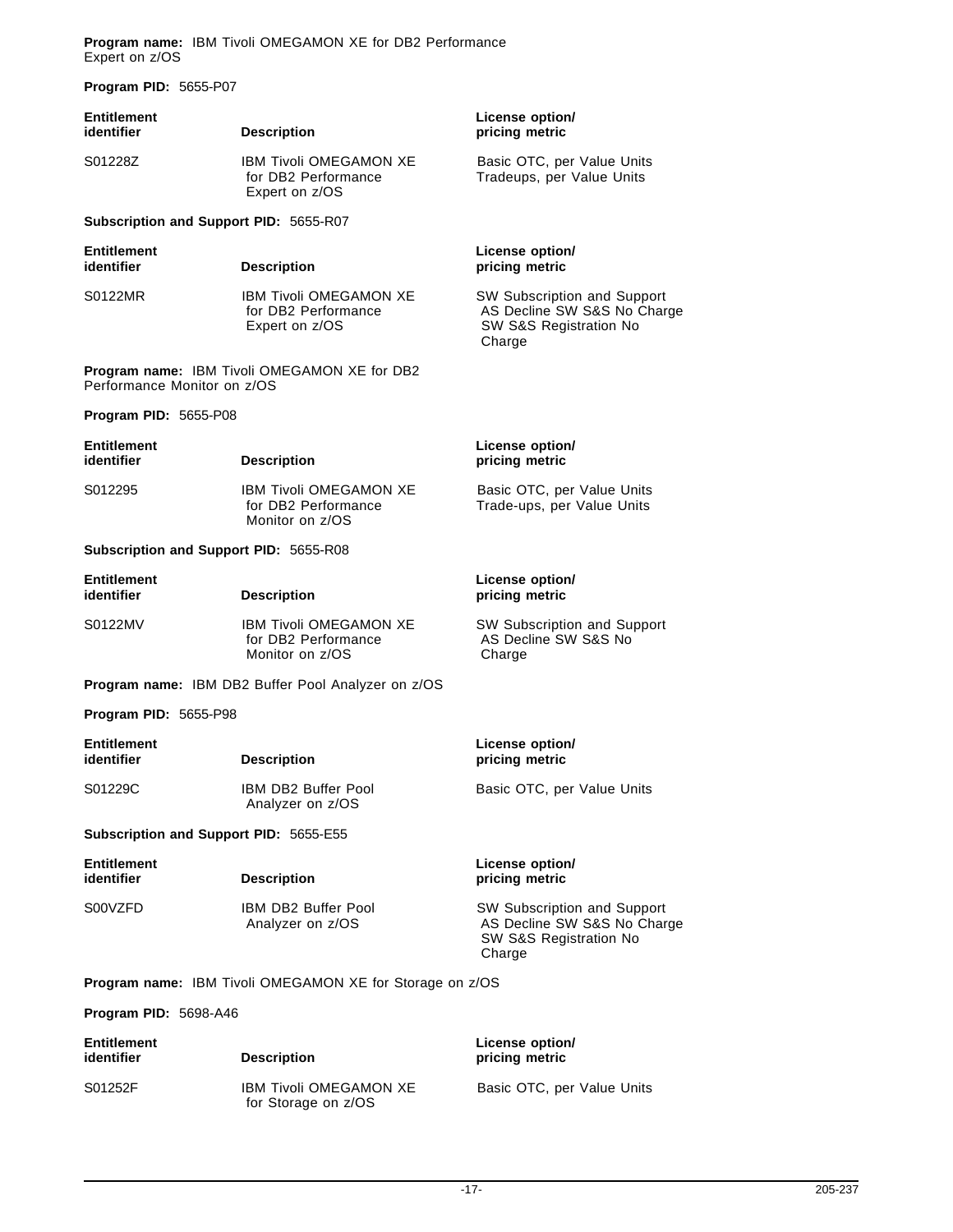#### **Subscription and Support PID:** 5608-S77

| Entitlement<br>identifier | <b>Description</b>                                   | License option/<br>pricing metric                                                              |
|---------------------------|------------------------------------------------------|------------------------------------------------------------------------------------------------|
| S011KW6                   | <b>IBM Tivoli OMEGAMON XE</b><br>for Storage on z/OS | SW Subscription and Support<br>AS Decline SW S&S No Charge<br>SW S&S Registration No<br>Charge |

**Program name:** IBM Tivoli OMEGAMON XE for IMS on z/OS

**Program PID:** 5698-A39

| <b>Entitlement</b><br>identifier              | <b>Description</b>                                        | License option/<br>pricing metric                                                                 |
|-----------------------------------------------|-----------------------------------------------------------|---------------------------------------------------------------------------------------------------|
| S01252S                                       | <b>IBM Tivoli OMFGAMON XF</b><br>for IMS on z/OS          | Basic OTC, per Value Units                                                                        |
| <b>Subscription and Support PID: 5608-S75</b> |                                                           |                                                                                                   |
| <b>Entitlement</b><br>identifier              | <b>Description</b>                                        | License option/<br>pricing metric                                                                 |
| S011KWP                                       | <b>IBM Tivoli OMFGAMON XF</b><br>for IMS on z/OS          | SW Subscription and Support<br>AS Decline SW S&S No<br>Charge<br>SW S&S Registration No<br>Charge |
| Networks                                      | <b>Program name: IBM Tivoli OMEGAMON XE for Mainframe</b> |                                                                                                   |
| <b>Program PID: 5698-A39</b>                  |                                                           |                                                                                                   |
| <b>Entitlement</b><br>identifier              | <b>Description</b>                                        | License option/<br>pricing metric                                                                 |
| S01252L                                       | <b>IBM Tivoli OMEGAMON XE</b><br>for Mainframe            | Basic OTC, per Value Units                                                                        |

**Subscription and Support PID:** 5608-S76

| <b>Entitlement</b><br>identifier | <b>Description</b>                                                | License option/<br>pricing metric                                                                        |
|----------------------------------|-------------------------------------------------------------------|----------------------------------------------------------------------------------------------------------|
| S011KWL                          | <b>IBM Tivoli OMEGAMON XE</b><br>for Mainframe<br><b>Networks</b> | <b>SW Subscription and Support</b><br>AS Decline SW S&S No<br>Charge<br>SW S&S Registration No<br>Charge |

**Program name:** IBM Tivoli OMEGAMON XE on z/OS

Networks

**Program PID:** 5698-A59

| <b>Entitlement</b><br>identifier | <b>Description</b>                       | License option/<br>pricing metric |
|----------------------------------|------------------------------------------|-----------------------------------|
| S012523                          | <b>IBM Tivoli OMEGAMON XE</b><br>on z/OS | Basic OTC, per Value Units        |
|                                  |                                          |                                   |

**Subscription and Support PID:** 5608-S81

| <b>Entitlement</b><br>identifier | <b>Description</b>                       | License option/<br>pricing metric                                                                 |
|----------------------------------|------------------------------------------|---------------------------------------------------------------------------------------------------|
| S011KX1                          | <b>IBM Tivoli OMEGAMON XE</b><br>on z/OS | SW Subscription and Support<br>AS Decline SW S&S No<br>Charge<br>SW S&S Registration No<br>Charge |